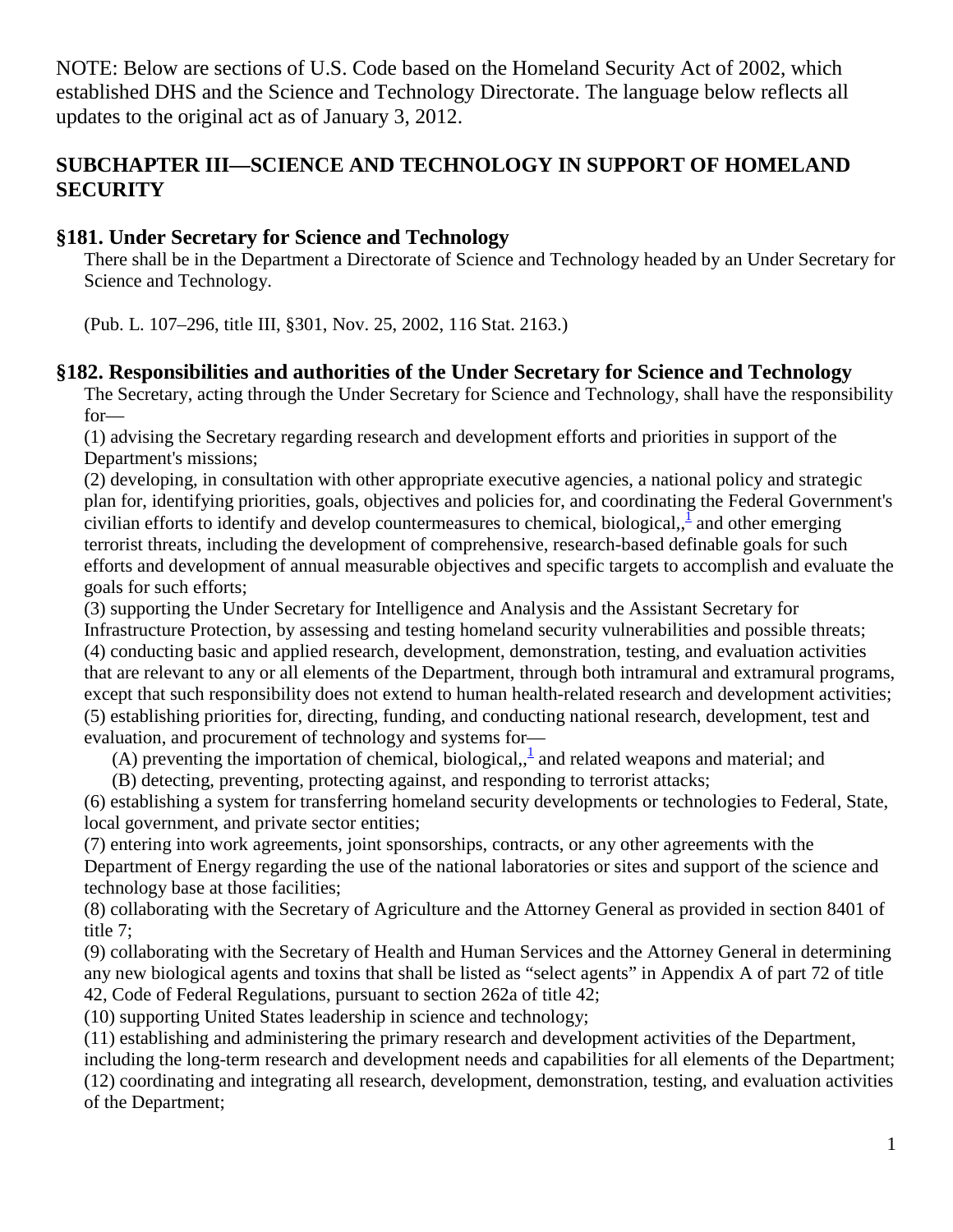(13) coordinating with other appropriate executive agencies in developing and carrying out the science and technology agenda of the Department to reduce duplication and identify unmet needs; and (14) developing and overseeing the administration of guidelines for merit review of research and development projects throughout the Department, and for the dissemination of research conducted or sponsored by the Department.

(Pub. L. 107–296, title III, §302, Nov. 25, 2002, 116 Stat. 2163; Pub. L. 109–347, title V, §501(b)(2), Oct. 13, 2006, 120 Stat. 1935; Pub. L. 110–53, title V, §531(b)(1)(C), Aug. 3, 2007, 121 Stat. 334.)

### **Amendments**

**2007**—Par. (3). Pub. L. 110–53 substituted "Under Secretary for Intelligence and Analysis and the Assistant Secretary for Infrastructure Protection" for "Under Secretary for Information Analysis and Infrastructure Protection".

**2006**—Pars. (2), (5)(A). Pub. L. 109–347 struck out "radiological, nuclear" after "biological,".  $\frac{1}{1}$  [So in original.](http://143.231.180.80/view.xhtml?path=/title6/chapter1/subchapter3#182_1)

# **§183. Functions transferred**

In accordance with subchapter XII of this chapter, there shall be transferred to the Secretary the functions, personnel, assets, and liabilities of the following entities:

(1) The following programs and activities of the Department of Energy, including the functions of the Secretary of Energy relating thereto (but not including programs and activities relating to the strategic nuclear defense posture of the United States):

(A) The chemical and biological national security and supporting programs and activities of the nonproliferation and verification research and development program.

(B) The nuclear smuggling programs and activities within the proliferation detection program of the nonproliferation and verification research and development program. The programs and activities described in this subparagraph may be designated by the President either for transfer to the Department or for joint operation by the Secretary and the Secretary of Energy.

(C) The nuclear assessment program and activities of the assessment, detection, and cooperation program of the international materials protection and cooperation program.

(D) Such life sciences activities of the biological and environmental research program related to microbial pathogens as may be designated by the President for transfer to the Department.

(E) The Environmental Measurements Laboratory.

(F) The advanced scientific computing research program and activities at Lawrence Livermore National Laboratory.

(2) The National Bio-Weapons Defense Analysis Center of the Department of Defense, including the functions of the Secretary of Defense related thereto.

(Pub. L. 107–296, title III, §303, Nov. 25, 2002, 116 Stat. 2164.)

# **§184. Conduct of certain public health-related activities**

# **(a) In general**

With respect to civilian human health-related research and development activities relating to countermeasures for chemical, biological, radiological, and nuclear and other emerging terrorist threats carried out by the Department of Health and Human Services (including the Public Health Service), the Secretary of Health and Human Services shall set priorities, goals, objectives, and policies and develop a coordinated strategy for such activities in collaboration with the Secretary of Homeland Security to ensure consistency with the national policy and strategic plan developed pursuant to section 182(2) of this title.

# **(b) Evaluation of progress**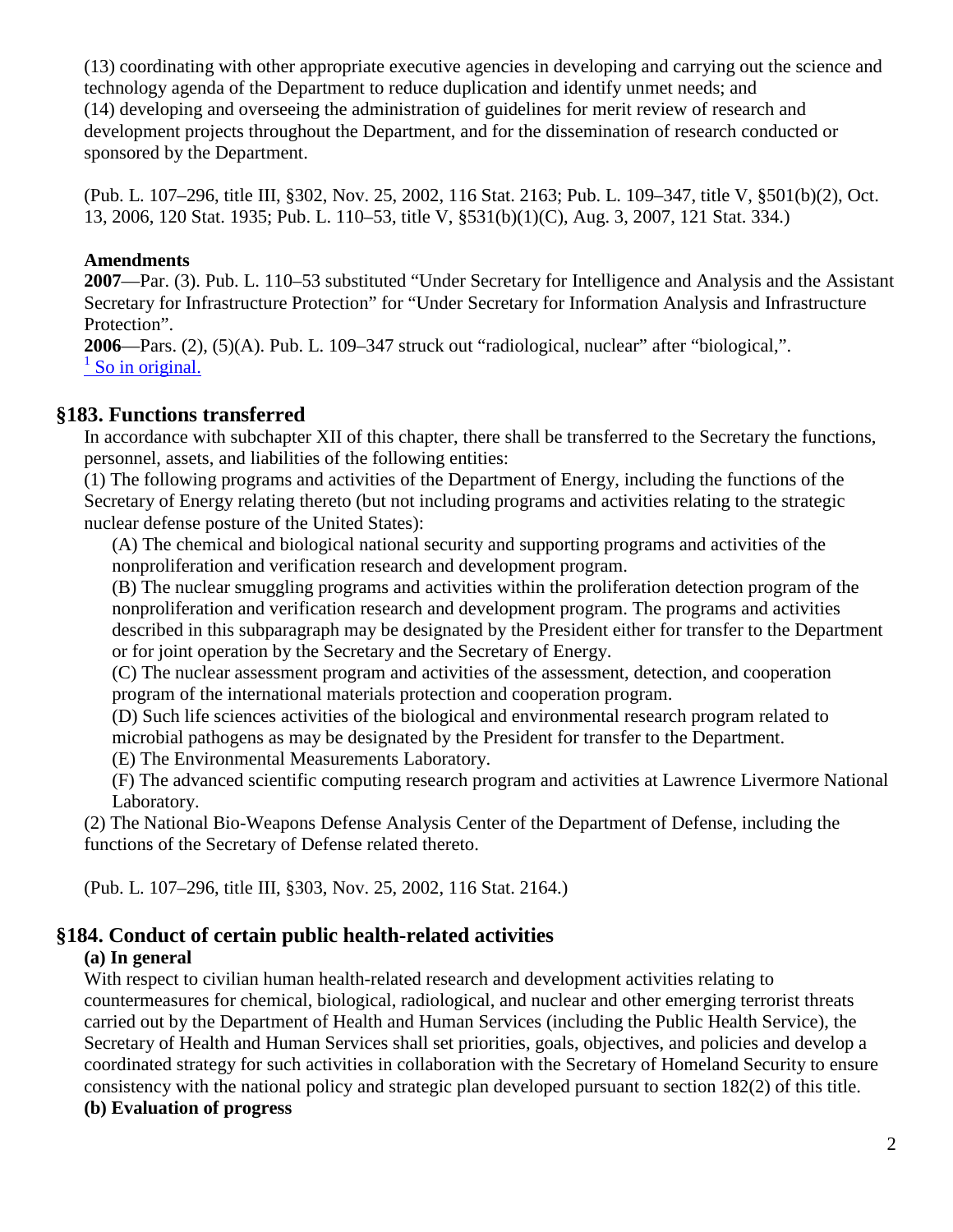In carrying out subsection (a) of this section, the Secretary of Health and Human Services shall collaborate with the Secretary in developing specific benchmarks and outcome measurements for evaluating progress toward achieving the priorities and goals described in such subsection.

(Pub. L. 107–296, title III, §304, Nov. 25, 2002, 116 Stat. 2165.)

# **Codification**

Section is comprised of section 304 of Pub. L. 107–296. Subsec. (c) of section 304 of Pub. L. 107–296 amended section 233 of Title 42, The Public Health and Welfare.

# **§185. Federally funded research and development centers**

The Secretary, acting through the Under Secretary for Science and Technology, shall have the authority to establish or contract with 1 or more federally funded research and development centers to provide independent analysis of homeland security issues, or to carry out other responsibilities under this chapter, including coordinating and integrating both the extramural and intramural programs described in section 188 of this title.

(Pub. L. 107–296, title III, §305, Nov. 25, 2002, 116 Stat. 2168.)

## **References in Text**

This chapter, referred to in text, was in the original "this Act", meaning Pub. L. 107–296, Nov. 25, 2002, 116 Stat. 2135, known as the Homeland Security Act of 2002, which is classified principally to this chapter. For complete classification of this Act to the Code, see Short Title note set out under section 101 of this title and Tables.

# **§186. Miscellaneous provisions**

### **(a) Classification**

To the greatest extent practicable, research conducted or supported by the Department shall be unclassified.

### **(b) Construction**

Nothing in this subchapter shall be construed to preclude any Under Secretary of the Department from carrying out research, development, demonstration, or deployment activities, as long as such activities are coordinated through the Under Secretary for Science and Technology.

### **(c) Regulations**

The Secretary, acting through the Under Secretary for Science and Technology, may issue necessary regulations with respect to research, development, demonstration, testing, and evaluation activities of the Department, including the conducting, funding, and reviewing of such activities.

# **(d) Notification of Presidential life sciences designations**

Not later than 60 days before effecting any transfer of Department of Energy life sciences activities pursuant to section 183(1)(D) of this title, the President shall notify the appropriate congressional committees of the proposed transfer and shall include the reasons for the transfer and a description of the effect of the transfer on the activities of the Department of Energy.

(Pub. L. 107–296, title III, §306, Nov. 25, 2002, 116 Stat. 2168.)

# **§187. Homeland Security Advanced Research Projects Agency**

### **(a) Definitions**

- In this section:
	- **(1) Fund**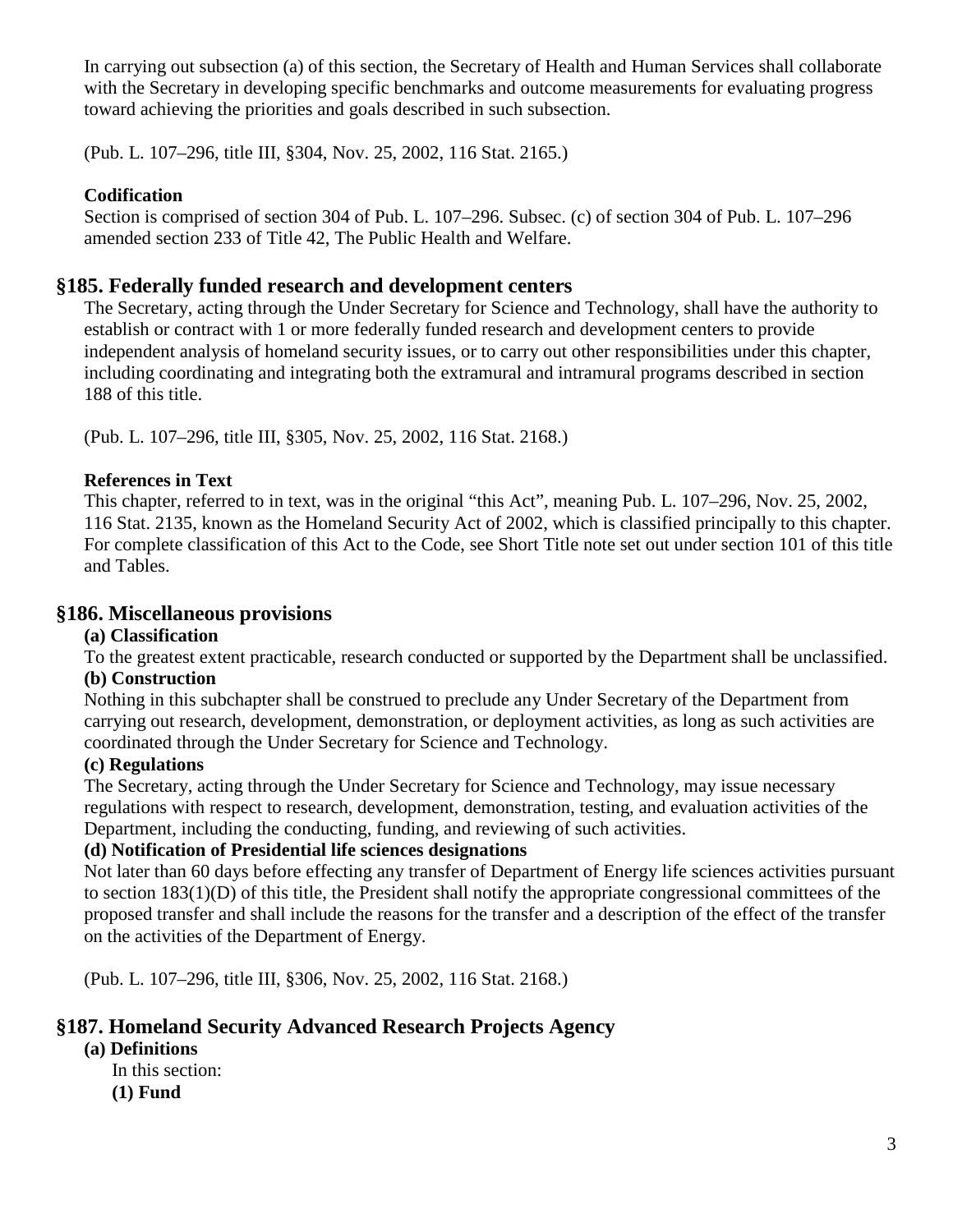The term "Fund" means the Acceleration Fund for Research and Development of Homeland Security Technologies established in subsection (c) of this section.

### **(2) Homeland security research**

The term "homeland security research" means research relevant to the detection of, prevention of, protection against, response to, attribution of, and recovery from homeland security threats, particularly acts of terrorism.

## **(3) HSARPA**

The term "HSARPA" means the Homeland Security Advanced Research Projects Agency established in subsection (b) of this section.

## **(4) Under Secretary**

The term "Under Secretary" means the Under Secretary for Science and Technology.

# **(b) Homeland Security Advanced Research Projects Agency**

### **(1) Establishment**

There is established the Homeland Security Advanced Research Projects Agency.

## **(2) Director**

HSARPA shall be headed by a Director, who shall be appointed by the Secretary. The Director shall report to the Under Secretary.

## **(3) Responsibilities**

The Director shall administer the Fund to award competitive, merit-reviewed grants, cooperative agreements or contracts to public or private entities, including businesses, federally funded research and development centers, and universities. The Director shall administer the Fund to—

(A) support basic and applied homeland security research to promote revolutionary changes in technologies that would promote homeland security;

(B) advance the development, testing and evaluation, and deployment of critical homeland security technologies; and

(C) accelerate the prototyping and deployment of technologies that would address homeland security vulnerabilities.

### **(4) Targeted competitions**

The Director may solicit proposals to address specific vulnerabilities identified by the Director.

# **(5) Coordination**

The Director shall ensure that the activities of HSARPA are coordinated with those of other relevant research agencies, and may run projects jointly with other agencies.

### **(6) Personnel**

In hiring personnel for HSARPA, the Secretary shall have the hiring and management authorities described in section 1101 of the Strom Thurmond National Defense Authorization Act for Fiscal Year 1999 (5 U.S.C. 3104 note; Public Law 105–261). The term of appointments for employees under subsection  $(c)(1)$  of that section may not exceed 5 years before the granting of any extension under subsection  $(c)(2)$  of that section.

### **(7) Demonstrations**

The Director, periodically, shall hold homeland security technology demonstrations to improve contact among technology developers, vendors and acquisition personnel.

### **(c) Fund**

# **(1) Establishment**

There is established the Acceleration Fund for Research and Development of Homeland Security Technologies, which shall be administered by the Director of HSARPA.

# **(2) Authorization of appropriations**

There are authorized to be appropriated \$500,000,000 to the Fund for fiscal year 2003 and such sums as may be necessary thereafter.

### **(3) Coast Guard**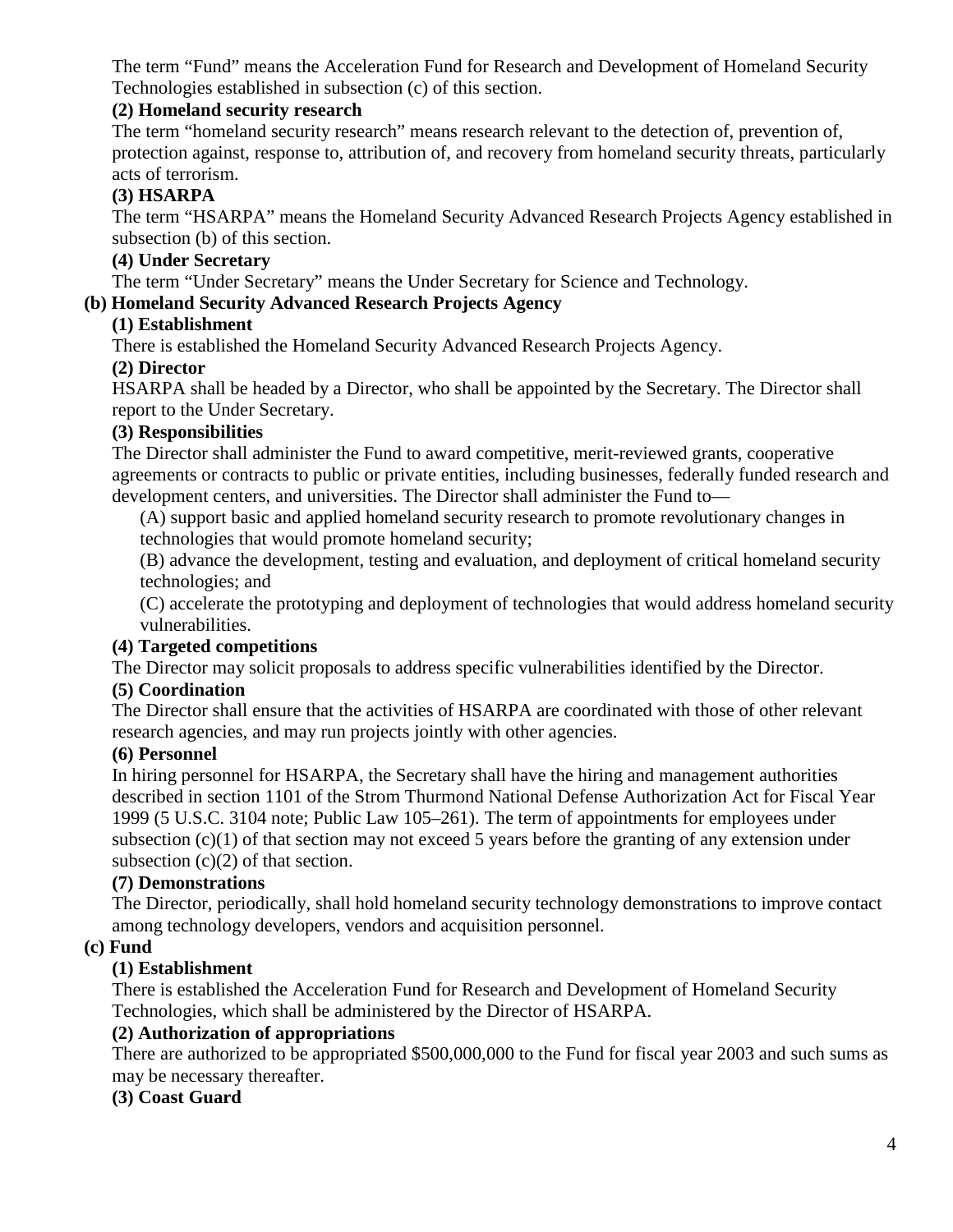Of the funds authorized to be appropriated under paragraph (2), not less than 10 percent of such funds for each fiscal year through fiscal year 2005 shall be authorized only for the Under Secretary, through joint agreement with the Commandant of the Coast Guard, to carry out research and development of improved ports, waterways and coastal security surveillance and perimeter protection capabilities for the purpose of minimizing the possibility that Coast Guard cutters, aircraft, helicopters, and personnel will be diverted from non-homeland security missions to the ports, waterways and coastal security mission.

(Pub. L. 107–296, title III, §307, Nov. 25, 2002, 116 Stat. 2168.)

# **§188. Conduct of research, development, demonstration, testing and evaluation**

## **(a) In general**

The Secretary, acting through the Under Secretary for Science and Technology, shall carry out the responsibilities under section 182(4) of this title through both extramural and intramural programs.

### **(b) Extramural programs**

## **(1) In general**

The Secretary, acting through the Under Secretary for Science and Technology, shall operate extramural research, development, demonstration, testing, and evaluation programs so as to—

(A) ensure that colleges, universities, private research institutes, and companies (and consortia thereof) from as many areas of the United States as practicable participate;

(B) ensure that the research funded is of high quality, as determined through merit review processes developed under section 182(14) of this title; and

(C) distribute funds through grants, cooperative agreements, and contracts.

## **(2) University-based centers for homeland security**

# **(A) Designation**

The Secretary, acting through the Under Secretary for Science and Technology, shall designate a university-based center or several university-based centers for homeland security. The purpose of the center or these centers shall be to establish a coordinated, university-based system to enhance the Nation's homeland security.

### **(B) Criteria for designation**

Criteria for the designation of colleges or universities as a center for homeland security, shall include, but are not limited to, demonstrated expertise in—

(i) The training of first responders.

(ii) Responding to incidents involving weapons of mass destruction and biological warfare.

(iii) Emergency and diagnostic medical services.

(iv) Chemical, biological, radiological, and nuclear countermeasures or detection.

(v) Animal and plant health and diagnostics.

(vi) Food safety.

(vii) Water and wastewater operations.

(viii) Port and waterway security.

(ix) Multi-modal transportation.

(x) Information security and information engineering.

(xi) Engineering.

(xii) Educational outreach and technical assistance.

(xiii) Border transportation and security.

(xiv) The public policy implications and public dissemination of homeland security related research and development.

# **(C) Discretion of Secretary**

To the extent that exercising such discretion is in the interest of homeland security, and with respect to the designation of any given university-based center for homeland security, the Secretary may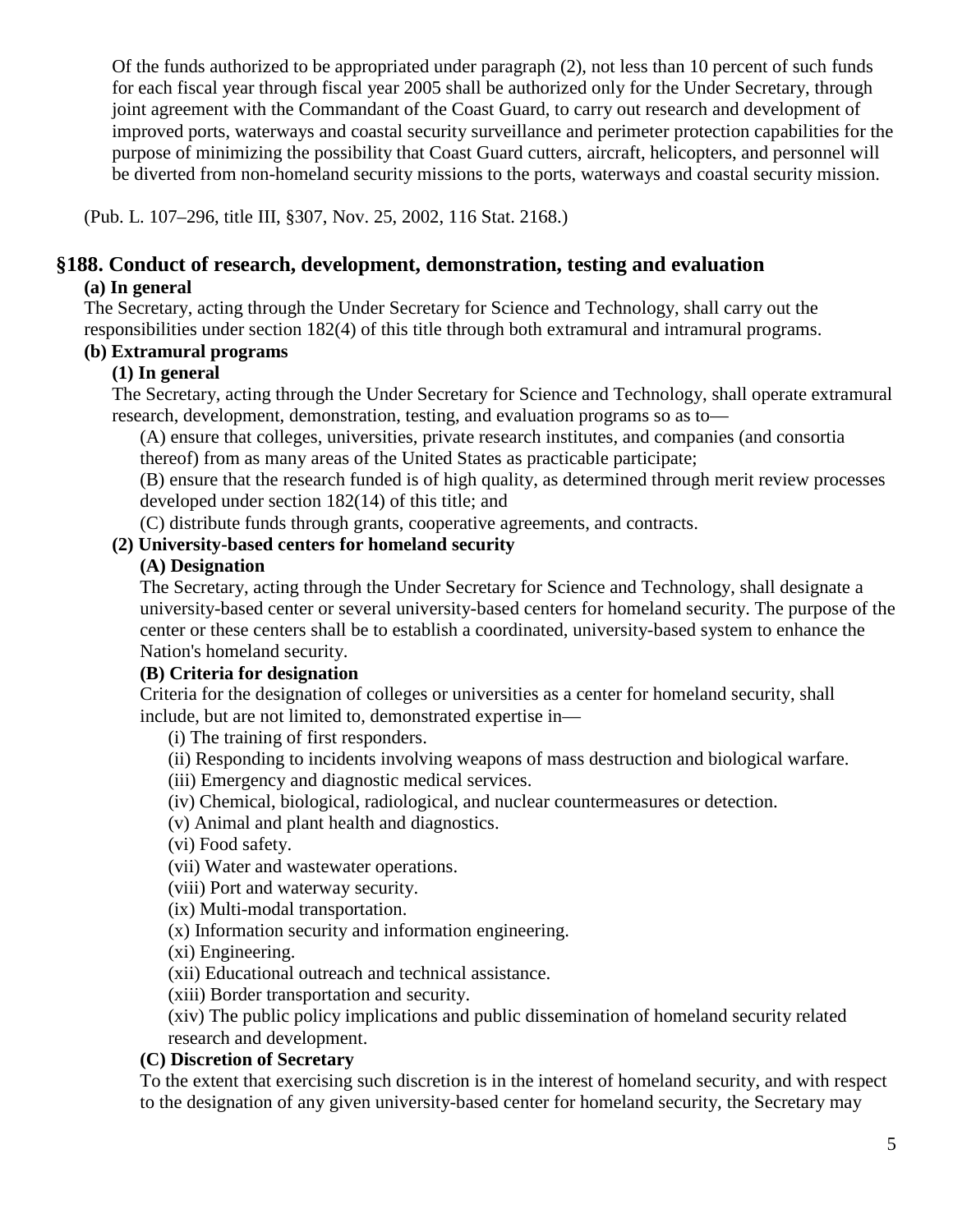except certain criteria as specified in subparagraph (B) and consider additional criteria beyond those specified in subparagraph (B). Upon designation of a university-based center for homeland security, the Secretary shall that day publish in the Federal Register the criteria that were excepted or added in the selection process and the justification for the set of criteria that were used for that designation.

# **(D) Report to Congress**

The Secretary shall report annually, from the date of enactment, to Congress concerning the implementation of this section. That report shall indicate which center or centers have been designated and how the designation or designations enhance homeland security, as well as report any decisions to revoke or modify such designations.

## **(E) Authorization of appropriations**

There are authorized to be appropriated such sums as may be necessary to carry out this paragraph.

# **(c) Intramural programs**

# **(1) Consultation**

In carrying out the duties under section 182 of this title, the Secretary, acting through the Under Secretary for Science and Technology, may draw upon the expertise of any laboratory of the Federal Government, whether operated by a contractor or the Government.

## **(2) Laboratories**

The Secretary, acting through the Under Secretary for Science and Technology, may establish a headquarters laboratory for the Department at any laboratory or site and may establish additional laboratory units at other laboratories or sites.

## **(3) Criteria for headquarters laboratory**

If the Secretary chooses to establish a headquarters laboratory pursuant to paragraph (2), then the Secretary shall do the following:

(A) Establish criteria for the selection of the headquarters laboratory in consultation with the National Academy of Sciences, appropriate Federal agencies, and other experts.

(B) Publish the criteria in the Federal Register.

(C) Evaluate all appropriate laboratories or sites against the criteria.

(D) Select a laboratory or site on the basis of the criteria.

(E) Report to the appropriate congressional committees on which laboratory was selected, how the selected laboratory meets the published criteria, and what duties the headquarters laboratory shall perform.

# **(4) Limitation on operation of laboratories**

No laboratory shall begin operating as the headquarters laboratory of the Department until at least 30 days after the transmittal of the report required by paragraph (3)(E).

(Pub. L. 107–296, title III, §308, Nov. 25, 2002, 116 Stat. 2170; Pub. L. 108–7, div. L, §101(1), Feb. 20, 2003, 117 Stat. 526.)

# **References in Text**

The date of enactment, referred to in subsec. (b)(2)(D), probably means the date of enactment of this section by Pub. L. 107–296, which was approved Nov. 25, 2002.

### **Amendments**

**2003**—Subsecs. (a) to  $(c)(1)$ . Pub. L. 108–7 added subsecs. (a) to  $(c)(1)$  and struck out former subsecs. (a) to (c)(1) which related to the responsibilities of the Secretary, acting through the Under Secretary for Science and Technology, to carry out the responsibilities under section 182(4) of this title through both extramural and intramural programs, to operate extramural research, development, demonstration, testing, and evaluation programs, to establish a coordinated, university-based system to enhance the Nation's homeland security, and to draw upon the expertise of any laboratory of the Federal Government.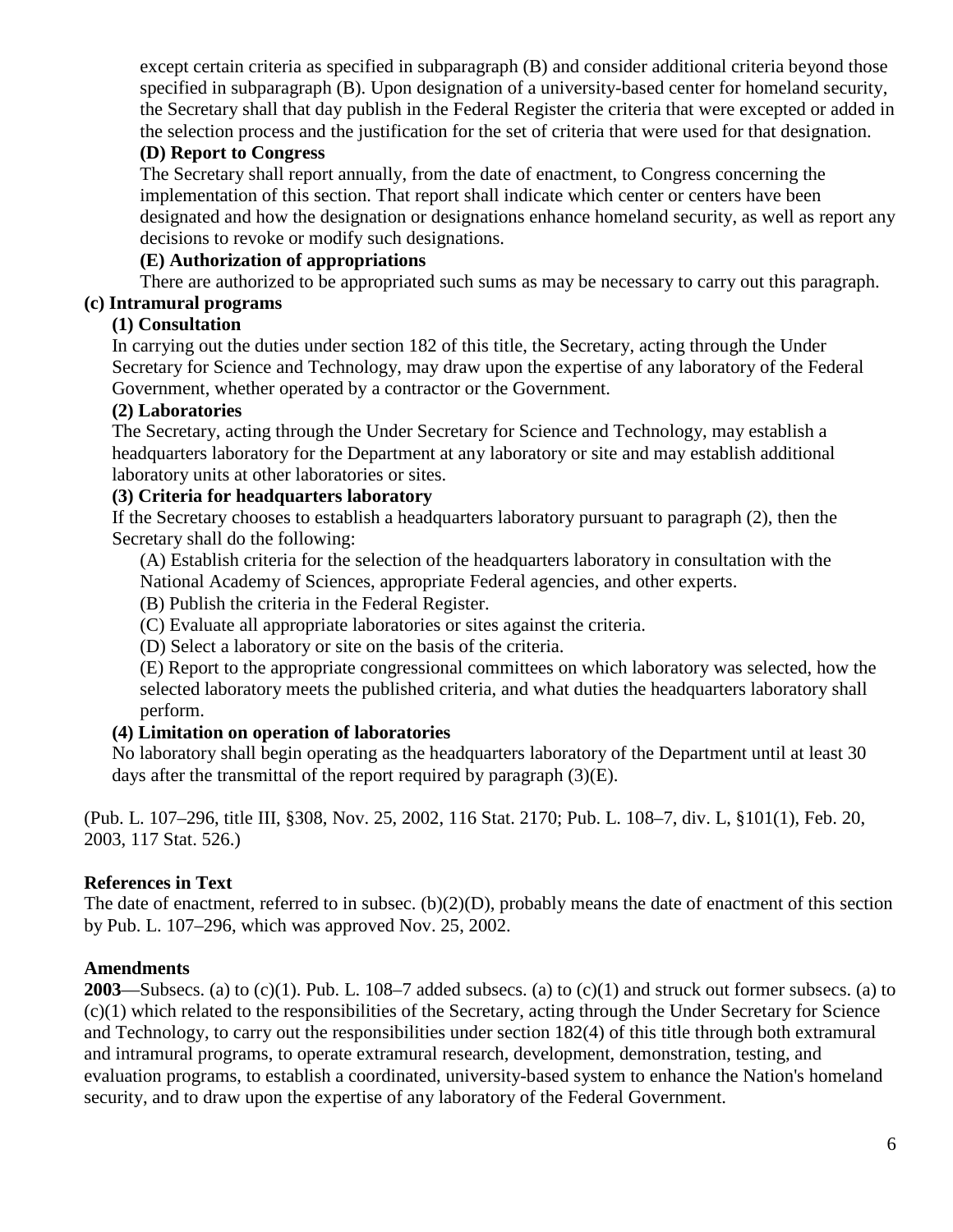# **§189. Utilization of Department of Energy national laboratories and sites in support of homeland security activities**

## **(a) Authority to utilize national laboratories and sites**

## **(1) In general**

In carrying out the missions of the Department, the Secretary may utilize the Department of Energy national laboratories and sites through any 1 or more of the following methods, as the Secretary considers appropriate:

(A) A joint sponsorship arrangement referred to in subsection (b) of this section.

(B) A direct contract between the Department and the applicable Department of Energy laboratory or site, subject to subsection (c) of this section.

(C) Any "work for others" basis made available by that laboratory or site.

(D) Any other method provided by law.

## **(2) Acceptance and performance by labs and sites**

Notwithstanding any other law governing the administration, mission, use, or operations of any of the Department of Energy national laboratories and sites, such laboratories and sites are authorized to accept and perform work for the Secretary, consistent with resources provided, and perform such work on an equal basis to other missions at the laboratory and not on a noninterference basis with other missions of such laboratory or site.

#### **(b) Joint sponsorship arrangements**

### **(1) Laboratories**

The Department may be a joint sponsor, under a multiple agency sponsorship arrangement with the Department of Energy, of 1 or more Department of Energy national laboratories in the performance of work.

#### **(2) Sites**

The Department may be a joint sponsor of a Department of Energy site in the performance of work as if such site were a federally funded research and development center and the work were performed under a multiple agency sponsorship arrangement with the Department.

### **(3) Primary sponsor**

The Department of Energy shall be the primary sponsor under a multiple agency sponsorship arrangement referred to in paragraph (1) or (2).

### **(4) Lead agent**

The Secretary of Energy shall act as the lead agent in coordinating the formation and performance of a joint sponsorship arrangement under this subsection between the Department and a Department of Energy national laboratory or site.

### **(5) Federal Acquisition Regulation**

Any work performed by a Department of Energy national laboratory or site under a joint sponsorship arrangement under this subsection shall comply with the policy on the use of federally funded research and development centers under the Federal Acquisition Regulations.

### **(6) Funding**

The Department shall provide funds for work at the Department of Energy national laboratories or sites, as the case may be, under a joint sponsorship arrangement under this subsection under the same terms and conditions as apply to the primary sponsor of such national laboratory under section  $3303(a)(1)(C)$ of title 41 or of such site to the extent such section applies to such site as a federally funded research and development center by reason of this subsection.

### **(c) Separate contracting**

To the extent that programs or activities transferred by this chapter from the Department of Energy to the Department of Homeland Security are being carried out through direct contracts with the operator of a national laboratory or site of the Department of Energy, the Secretary of Homeland Security and the Secretary of Energy shall ensure that direct contracts for such programs and activities between the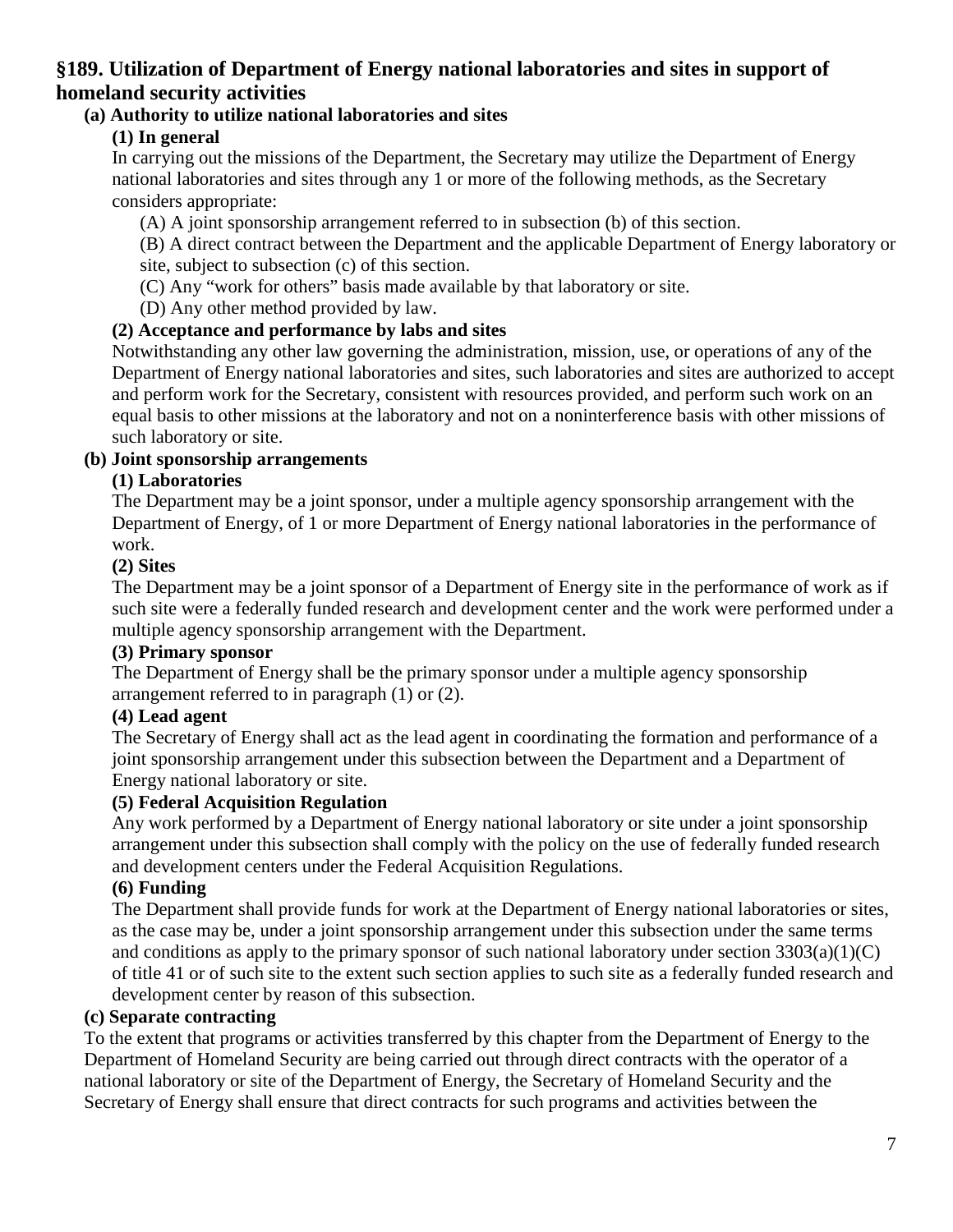Department of Homeland Security and such operator are separate from the direct contracts of the Department of Energy with such operator.

## **(d) Authority with respect to cooperative research and development agreements and licensing agreements**

In connection with any utilization of the Department of Energy national laboratories and sites under this section, the Secretary may permit the director of any such national laboratory or site to enter into cooperative research and development agreements or to negotiate licensing agreements with any person, any agency or instrumentality, of the United States, any unit of State or local government, and any other entity under the authority granted by section 3710a of title 15. Technology may be transferred to a non-Federal party to such an agreement consistent with the provisions of sections 3710 and 3710a of title 15.

## **(e) Reimbursement of costs**

In the case of an activity carried out by the operator of a Department of Energy national laboratory or site in connection with any utilization of such laboratory or site under this section, the Department of Homeland Security shall reimburse the Department of Energy for costs of such activity through a method under which the Secretary of Energy waives any requirement for the Department of Homeland Security to pay administrative charges or personnel costs of the Department of Energy or its contractors in excess of the amount that the Secretary of Energy pays for an activity carried out by such contractor and paid for by the Department of Energy.

# **(f) Laboratory directed research and development by the Department of Energy**

No funds authorized to be appropriated or otherwise made available to the Department in any fiscal year may be obligated or expended for laboratory directed research and development activities carried out by the Department of Energy unless such activities support the missions of the Department of Homeland Security.

## **(g) Office for National Laboratories**

There is established within the Directorate of Science and Technology an Office for National Laboratories, which shall be responsible for the coordination and utilization of the Department of Energy national laboratories and sites under this section in a manner to create a networked laboratory system for the purpose of supporting the missions of the Department.

# **(h) Department of Energy coordination on homeland security related research**

The Secretary of Energy shall ensure that any research, development, test, and evaluation activities conducted within the Department of Energy that are directly or indirectly related to homeland security are fully coordinated with the Secretary to minimize duplication of effort and maximize the effective application of Federal budget resources.

(Pub. L. 107–296, title III, §309, Nov. 25, 2002, 116 Stat. 2172.)

# **References in Text**

This chapter, referred to in subsec. (c), was in the original "this Act", meaning Pub. L. 107–296, Nov. 25, 2002, 116 Stat. 2135, known as the Homeland Security Act of 2002, which is classified principally to this chapter. For complete classification of this Act to the Code, see Short Title note set out under section 101 of this title and Tables.

# **Codification**

In subsec. (b)(6), "section  $3303(a)(1)(C)$  of title 41" substituted for "section  $303(b)(1)(C)$  of the Federal Property and Administrative Services Act of 1949 (41 U.S.C. 253(b)(1)(C))" on authority of Pub. L. 111– 350, §6(c), Jan. 4, 2011, 124 Stat. 3854, which Act enacted Title 41, Public Contracts.

### **§190. Transfer of Plum Island Animal Disease Center, Department of Agriculture (a) In general**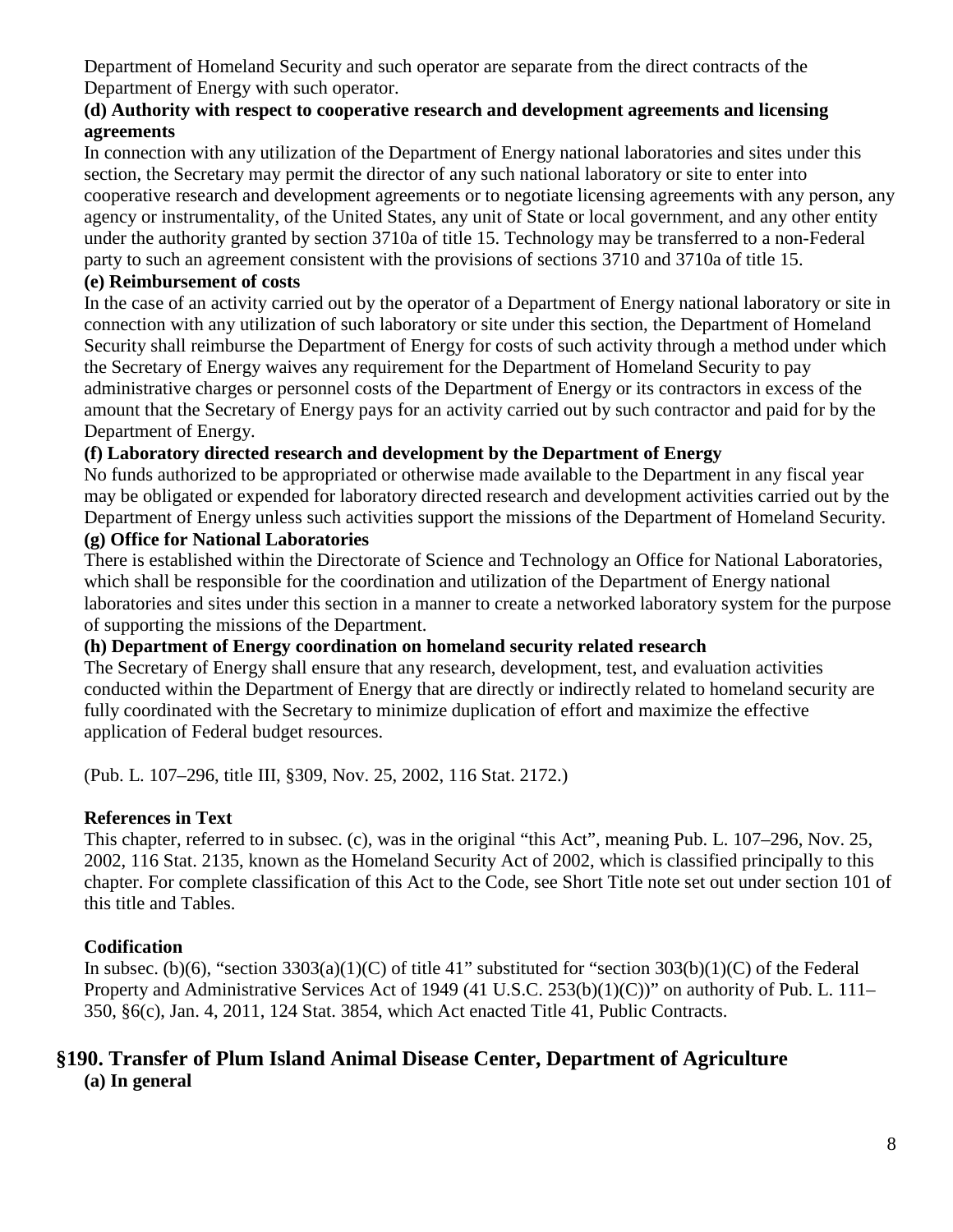In accordance with subchapter XII of this chapter, the Secretary of Agriculture shall transfer to the Secretary of Homeland Security the Plum Island Animal Disease Center of the Department of Agriculture, including the assets and liabilities of the Center.

## **(b) Continued Department of Agriculture access**

On completion of the transfer of the Plum Island Animal Disease Center under subsection (a) of this section, the Secretary of Homeland Security and the Secretary of Agriculture shall enter into an agreement to ensure that the Department of Agriculture is able to carry out research, diagnostic, and other activities of the Department of Agriculture at the Center.

## **(c) Direction of activities**

The Secretary of Agriculture shall continue to direct the research, diagnostic, and other activities of the Department of Agriculture at the Center described in subsection (b) of this section.

# **(d) Notification**

### **(1) In general**

At least 180 days before any change in the biosafety level at the Plum Island Animal Disease Center, the President shall notify Congress of the change and describe the reasons for the change.

## **(2) Limitation**

No change described in paragraph (1) may be made earlier than 180 days after the completion of the transition period (as defined in section 541 of this title).

(Pub. L. 107–296, title III, §310, Nov. 25, 2002, 116 Stat. 2174.)

## **Disposition of Plum Island Property and Transportation Assets**

Pub. L. 112–74, div. D, title V, §538, Dec. 23, 2011, 125 Stat. 976, provided that:

"(a) Notwithstanding any other provision of law during fiscal year 2012 or any subsequent fiscal year, if the Secretary of Homeland Security determines that the National Bio- and Agro-defense Facility should be located at a site other than Plum Island, New York, the Secretary shall ensure that the Administrator of General Services sells through public sale all real and related personal property and transportation assets which support Plum Island operations, subject to such terms and conditions as may be necessary to protect Government interests and meet program requirements.

"(b) The proceeds of such sale described in subsection (a) shall be deposited as offsetting collections into the Department of Homeland Security Science and Technology 'Research, Development, Acquisition, and Operations' account and, subject to appropriation, shall be available until expended, for site acquisition, construction, and costs related to the construction of the National Bio- and Agro-defense Facility, including the costs associated with the sale, including due diligence requirements, necessary environmental remediation at Plum Island, and reimbursement of expenses incurred by the General Services Administration."

# **§191. Homeland Security Science and Technology Advisory Committee**

# **(a) Establishment**

There is established within the Department a Homeland Security Science and Technology Advisory Committee (in this section referred to as the "Advisory Committee"). The Advisory Committee shall make recommendations with respect to the activities of the Under Secretary for Science and Technology, including identifying research areas of potential importance to the security of the Nation.

# **(b) Membership**

# **(1) Appointment**

The Advisory Committee shall consist of 20 members appointed by the Under Secretary for Science and Technology, which shall include emergency first-responders or representatives of organizations or associations of emergency first-responders. The Advisory Committee shall also include representatives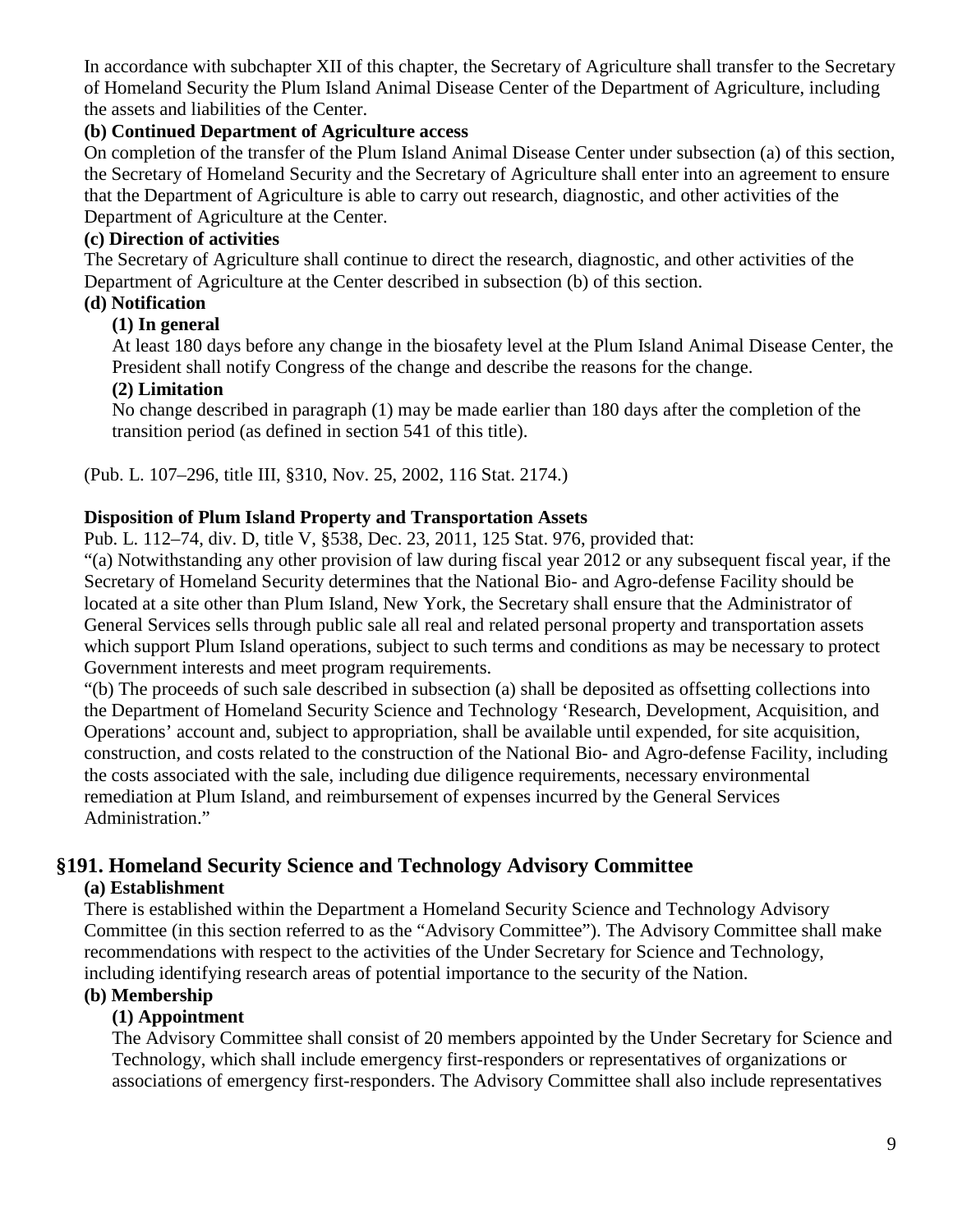of citizen groups, including economically disadvantaged communities. The individuals appointed as members of the Advisory Committee—

(A) shall be eminent in fields such as emergency response, research, engineering, new product development, business, and management consulting;

(B) shall be selected solely on the basis of established records of distinguished service;

(C) shall not be employees of the Federal Government; and

(D) shall be so selected as to provide representation of a cross-section of the research, development, demonstration, and deployment activities supported by the Under Secretary for Science and Technology.

# **(2) National Research Council**

The Under Secretary for Science and Technology may enter into an arrangement for the National Research Council to select members of the Advisory Committee, but only if the panel used by the National Research Council reflects the representation described in paragraph (1).

# **(c) Terms of office**

# **(1) In general**

Except as otherwise provided in this subsection, the term of office of each member of the Advisory Committee shall be 3 years.

# **(2) Original appointments**

The original members of the Advisory Committee shall be appointed to three classes. One class of six shall have a term of 1 year, one class of seven a term of 2 years, and one class of seven a term of 3 years.

# **(3) Vacancies**

A member appointed to fill a vacancy occurring before the expiration of the term for which the member's predecessor was appointed shall be appointed for the remainder of such term.

## **(d) Eligibility**

A person who has completed two consecutive full terms of service on the Advisory Committee shall thereafter be ineligible for appointment during the 1-year period following the expiration of the second such term.

# **(e) Meetings**

The Advisory Committee shall meet at least quarterly at the call of the Chair or whenever one-third of the members so request in writing. Each member shall be given appropriate notice of the call of each meeting, whenever possible not less than 15 days before the meeting.

# **(f) Quorum**

A majority of the members of the Advisory Committee not having a conflict of interest in the matter being considered by the Advisory Committee shall constitute a quorum.

### **(g) Conflict of interest rules**

The Advisory Committee shall establish rules for determining when 1 of its members has a conflict of interest in a matter being considered by the Advisory Committee.

### **(h) Reports**

# **(1) Annual report**

The Advisory Committee shall render an annual report to the Under Secretary for Science and Technology for transmittal to Congress on or before January 31 of each year. Such report shall describe the activities and recommendations of the Advisory Committee during the previous year.

### **(2) Additional reports**

The Advisory Committee may render to the Under Secretary for transmittal to Congress such additional reports on specific policy matters as it considers appropriate.

### **(i) Federal Advisory Committee Act exemption**

Section 14 of the Federal Advisory Committee Act shall not apply to the Advisory Committee.

### **(j) Termination**

The Department of Homeland Security Science and Technology Advisory Committee shall terminate on December 31, 2008.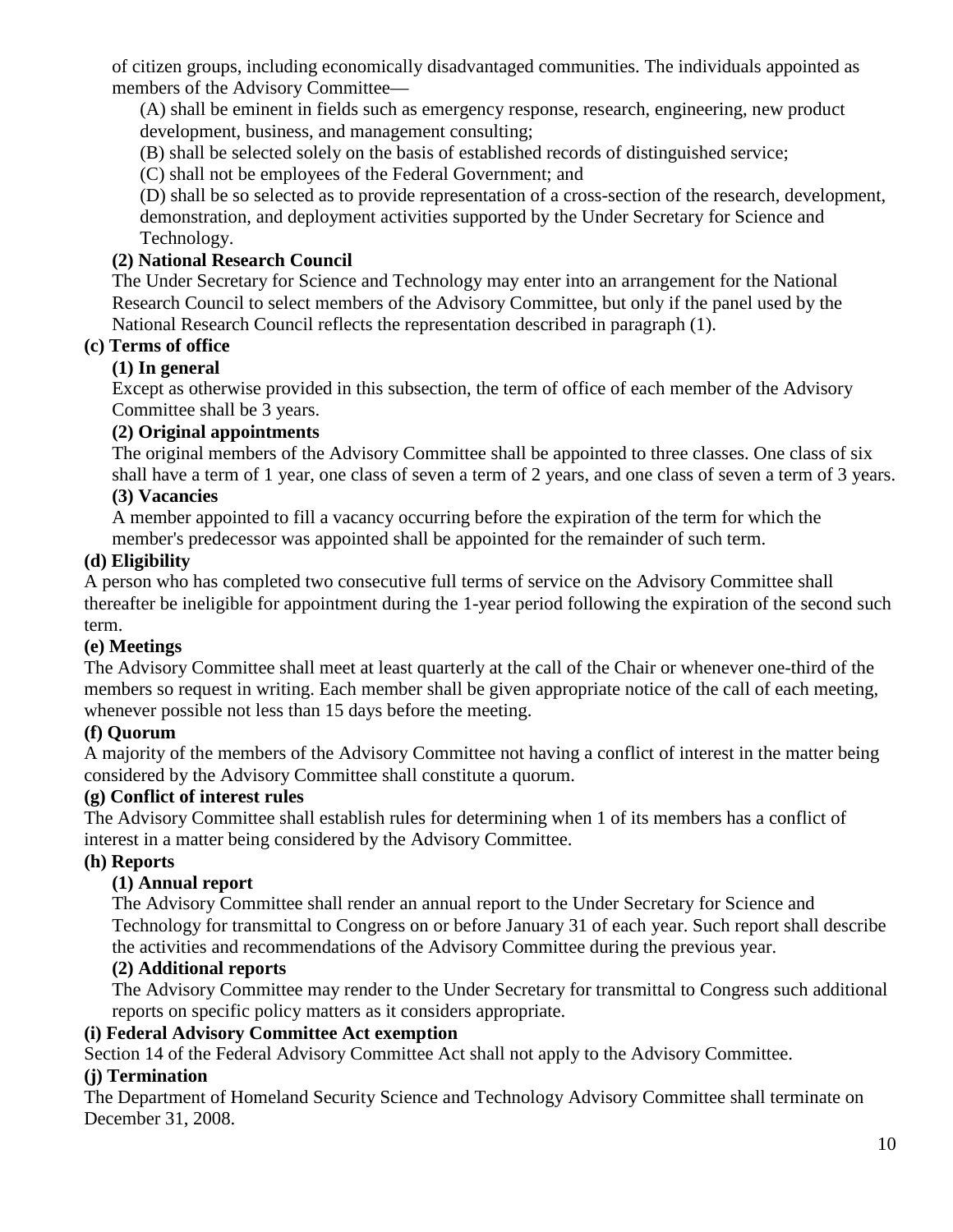(Pub. L. 107–296, title III, §311, Nov. 25, 2002, 116 Stat. 2174; Pub. L. 108–334, title V, §520, Oct. 18, 2004, 118 Stat. 1318; Pub. L. 109–347, title III, §302(a), Oct. 13, 2006, 120 Stat. 1920.)

## **References in Text**

Section 14 of the Federal Advisory Committee Act, referred to in subsec. (i), is section 14 of Pub. L. 92– 463, which is set out in the Appendix to Title 5, Government Organization and Employees.

### **Amendments**

**2006**—Subsec. (j). Pub. L. 109–347 substituted "on December 31, 2008" for "3 years after the effective date of this chapter".

**2004**—Subsec. (c)(2). Pub. L. 108–334 amended heading and text of par. (2) generally. Prior to amendment, text read as follows: "The original members of the Advisory Committee shall be appointed to three classes of three members each. One class shall have a term of 1 year, 1 a term of 2 years, and the other a term of 3 years."

## **Effective Date of 2006 Amendment**

Pub. L. 109–347, title III, §302(b), Oct. 13, 2006, 120 Stat. 1921, provided that: "The amendment made by subsection (a) [amending this section] shall be effective as if enacted on the date of the enactment of the Homeland Security Act of 2002 (6 U.S.C. 101 et seq.) [Nov. 25, 2002]."

# **§192. Homeland Security Institute**

## **(a) Establishment**

The Secretary shall establish a federally funded research and development center to be known as the "Homeland Security Institute" (in this section referred to as the "Institute").

### **(b) Administration**

The Institute shall be administered as a separate entity by the Secretary.

# **(c) Duties**

The duties of the Institute shall be determined by the Secretary, and may include the following:

(1) Systems analysis, risk analysis, and simulation and modeling to determine the vulnerabilities of the Nation's critical infrastructures and the effectiveness of the systems deployed to reduce those vulnerabilities.

(2) Economic and policy analysis to assess the distributed costs and benefits of alternative approaches to enhancing security.

(3) Evaluation of the effectiveness of measures deployed to enhance the security of institutions,

facilities, and infrastructure that may be terrorist targets.

(4) Identification of instances when common standards and protocols could improve the interoperability and effective utilization of tools developed for field operators and first responders.

(5) Assistance for Federal agencies and departments in establishing testbeds to evaluate the effectiveness of technologies under development and to assess the appropriateness of such technologies for deployment.

(6) Design of metrics and use of those metrics to evaluate the effectiveness of homeland security programs throughout the Federal Government, including all national laboratories.

(7) Design of and support for the conduct of homeland security-related exercises and simulations.

(8) Creation of strategic technology development plans to reduce vulnerabilities in the Nation's critical infrastructure and key resources.

# **(d) Consultation on Institute activities**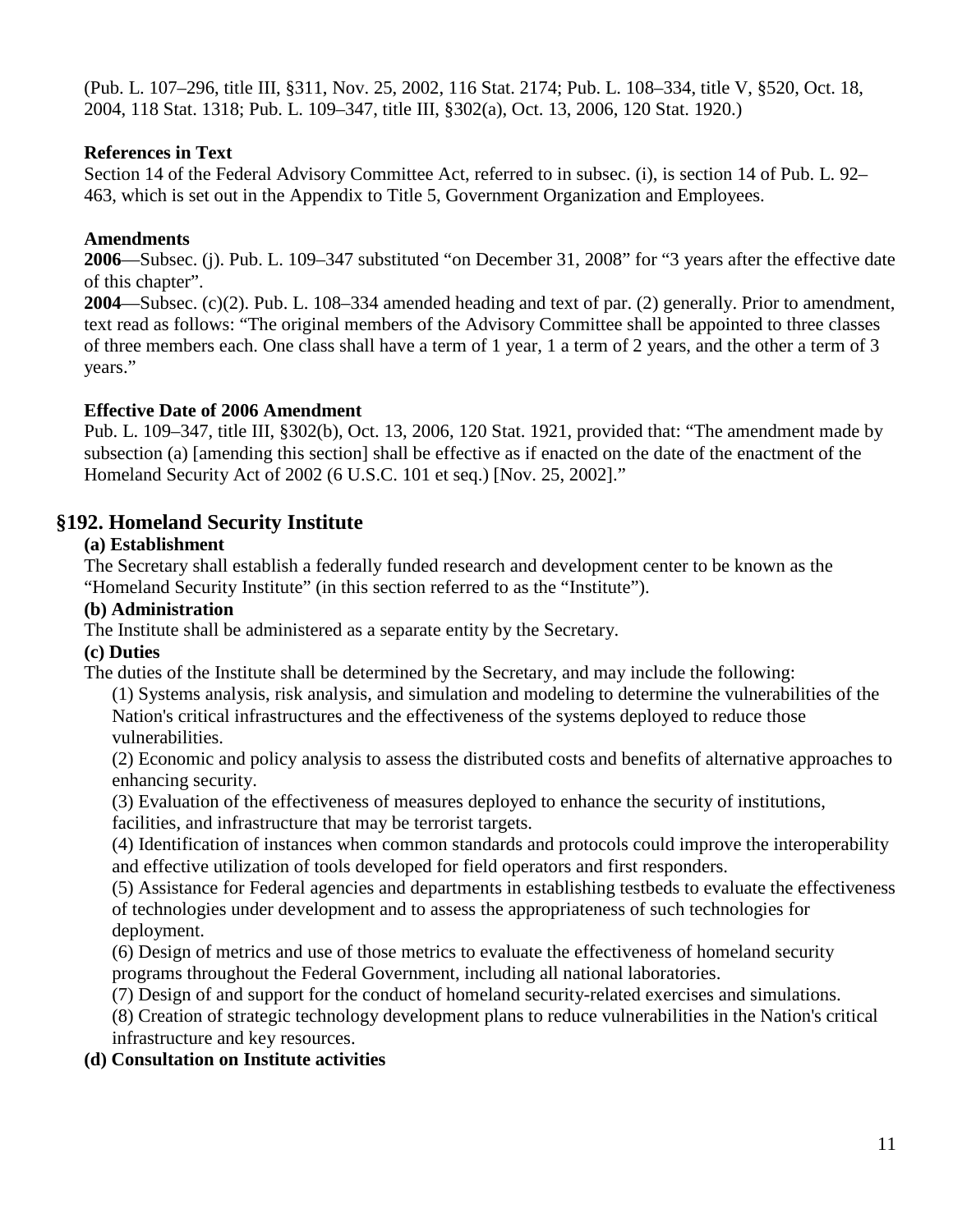In carrying out the duties described in subsection (c) of this section, the Institute shall consult widely with representatives from private industry, institutions of higher education, nonprofit institutions, other Government agencies, and federally funded research and development centers.

### **(e) Use of centers**

The Institute shall utilize the capabilities of the National Infrastructure Simulation and Analysis Center.

# **(f) Annual reports**

The Institute shall transmit to the Secretary and Congress an annual report on the activities of the Institute under this section.

# **(g) Termination**

The Homeland Security Institute shall terminate 5 years after its establishment.

(Pub. L. 107–296, title III, §312, Nov. 25, 2002, 116 Stat. 2176; Pub. L. 108–334, title V, §519, Oct. 18, 2004, 118 Stat. 1318.)

# **Amendments**

**2004**—Subsec. (g). Pub. L. 108–334 amended heading and text of subsec. (g) generally. Prior to amendment, text read as follows: "The Homeland Security Institute shall terminate 3 years after the effective date of this chapter."

# **§193. Technology clearinghouse to encourage and support innovative solutions to enhance homeland security**

# **(a) Establishment of program**

The Secretary, acting through the Under Secretary for Science and Technology, shall establish and promote a program to encourage technological innovation in facilitating the mission of the Department (as described in section 111 of this title).

## **(b) Elements of program**

The program described in subsection (a) of this section shall include the following components:

(1) The establishment of a centralized Federal clearinghouse for information relating to technologies that would further the mission of the Department for dissemination, as appropriate, to Federal, State, and local government and private sector entities for additional review, purchase, or use.

(2) The issuance of announcements seeking unique and innovative technologies to advance the mission of the Department.

(3) The establishment of a technical assistance team to assist in screening, as appropriate, proposals submitted to the Secretary (except as provided in subsection (c)(2) of this section) to assess the feasibility, scientific and technical merits, and estimated cost of such proposals, as appropriate. (4) The provision of guidance, recommendations, and technical assistance, as appropriate, to assist Federal, State, and local government and private sector efforts to evaluate and implement the use of technologies described in paragraph (1) or (2).

(5) The provision of information for persons seeking guidance on how to pursue proposals to develop or deploy technologies that would enhance homeland security, including information relating to Federal funding, regulation, or acquisition.

# **(c) Miscellaneous provisions**

# **(1) In general**

Nothing in this section shall be construed as authorizing the Secretary or the technical assistance team established under subsection (b)(3) of this section to set standards for technology to be used by the Department, any other executive agency, any State or local government entity, or any private sector entity.

# **(2) Certain proposals**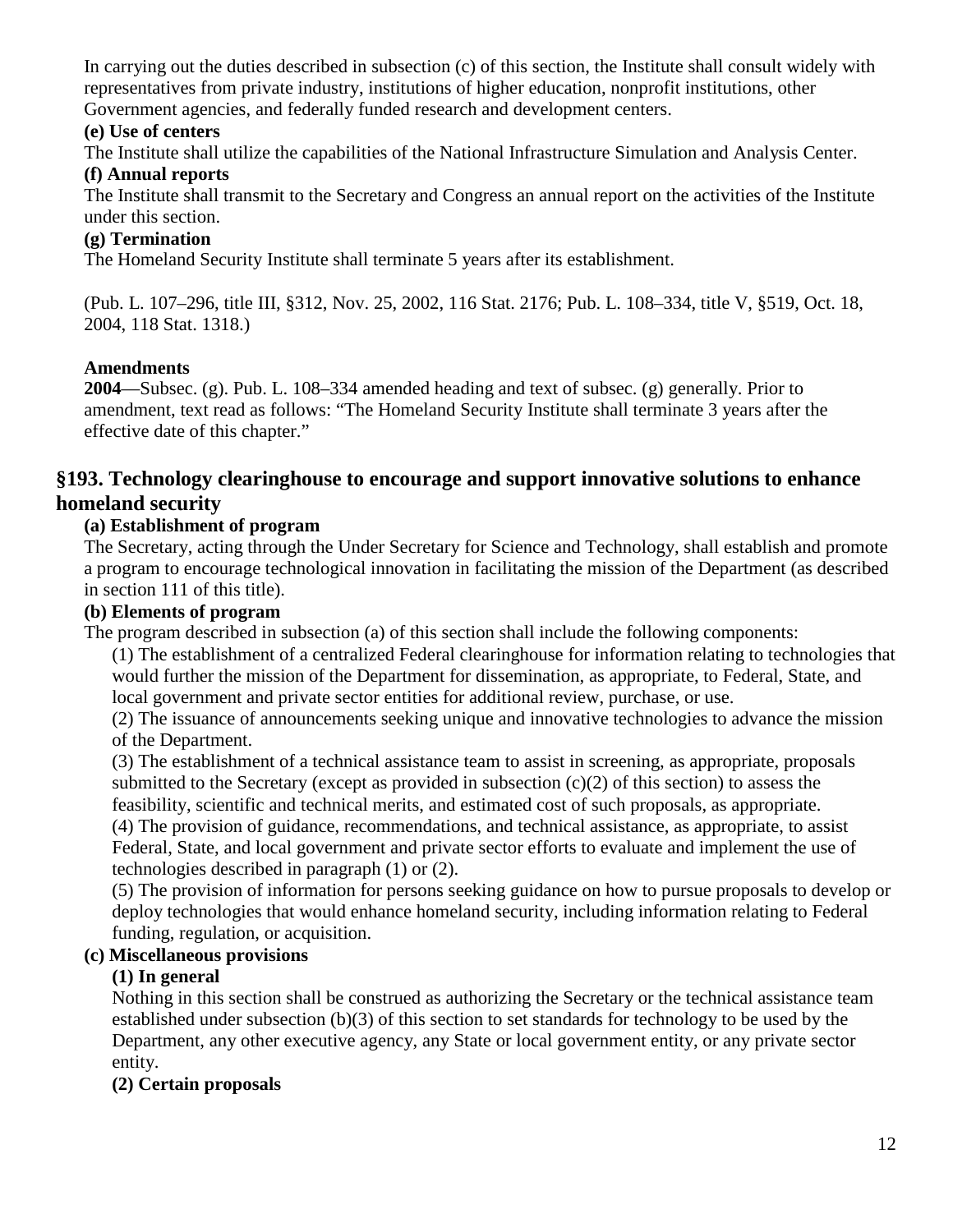The technical assistance team established under subsection (b)(3) of this section shall not consider or evaluate proposals submitted in response to a solicitation for offers for a pending procurement or for a specific agency requirement.

## **(3) Coordination**

In carrying out this section, the Secretary shall coordinate with the Technical Support Working Group (organized under the April 1982 National Security Decision Directive Numbered 30).

(Pub. L. 107–296, title III, §313, Nov. 25, 2002, 116 Stat. 2176.)

# **§194. Enhancement of public safety communications interoperability**

## **(a) Coordination of public safety interoperable communications programs**

# **(1) Program**

The Secretary of Homeland Security, in consultation with the Secretary of Commerce and the Chairman of the Federal Communications Commission, shall establish a program to enhance public safety interoperable communications at all levels of government. Such program shall—

(A) establish a comprehensive national approach to achieving public safety interoperable communications;

(B) coordinate with other Federal agencies in carrying out subparagraph (A);

(C) develop, in consultation with other appropriate Federal agencies and State and local authorities, appropriate minimum capabilities for communications interoperability for Federal, State, and local public safety agencies;

(D) accelerate, in consultation with other Federal agencies, including the National Institute of Standards and Technology, the private sector, and nationally recognized standards organizations as appropriate, the development of national voluntary consensus standards for public safety interoperable communications, recognizing—

- (i) the value, life cycle, and technical capabilities of existing communications infrastructure;
- (ii) the need for cross-border interoperability between States and nations;
- (iii) the unique needs of small, rural communities; and
- (iv) the interoperability needs for daily operations and catastrophic events;

(E) encourage the development and implementation of flexible and open architectures incorporating, where possible, technologies that currently are commercially available, with appropriate levels of security, for short-term and long-term solutions to public safety communications interoperability; (F) assist other Federal agencies in identifying priorities for research, development, and testing and evaluation with regard to public safety interoperable communications;

(G) identify priorities within the Department of Homeland Security for research, development, and testing and evaluation with regard to public safety interoperable communications;

(H) establish coordinated guidance for Federal grant programs for public safety interoperable communications;

(I) provide technical assistance to State and local public safety agencies regarding planning, acquisition strategies, interoperability architectures, training, and other functions necessary to achieve public safety communications interoperability;

(J) develop and disseminate best practices to improve public safety communications interoperability; and

(K) develop appropriate performance measures and milestones to systematically measure the Nation's progress toward achieving public safety communications interoperability, including the development of national voluntary consensus standards.

# **(2) Office for Interoperability and Compatibility**

**(A) Establishment of Office**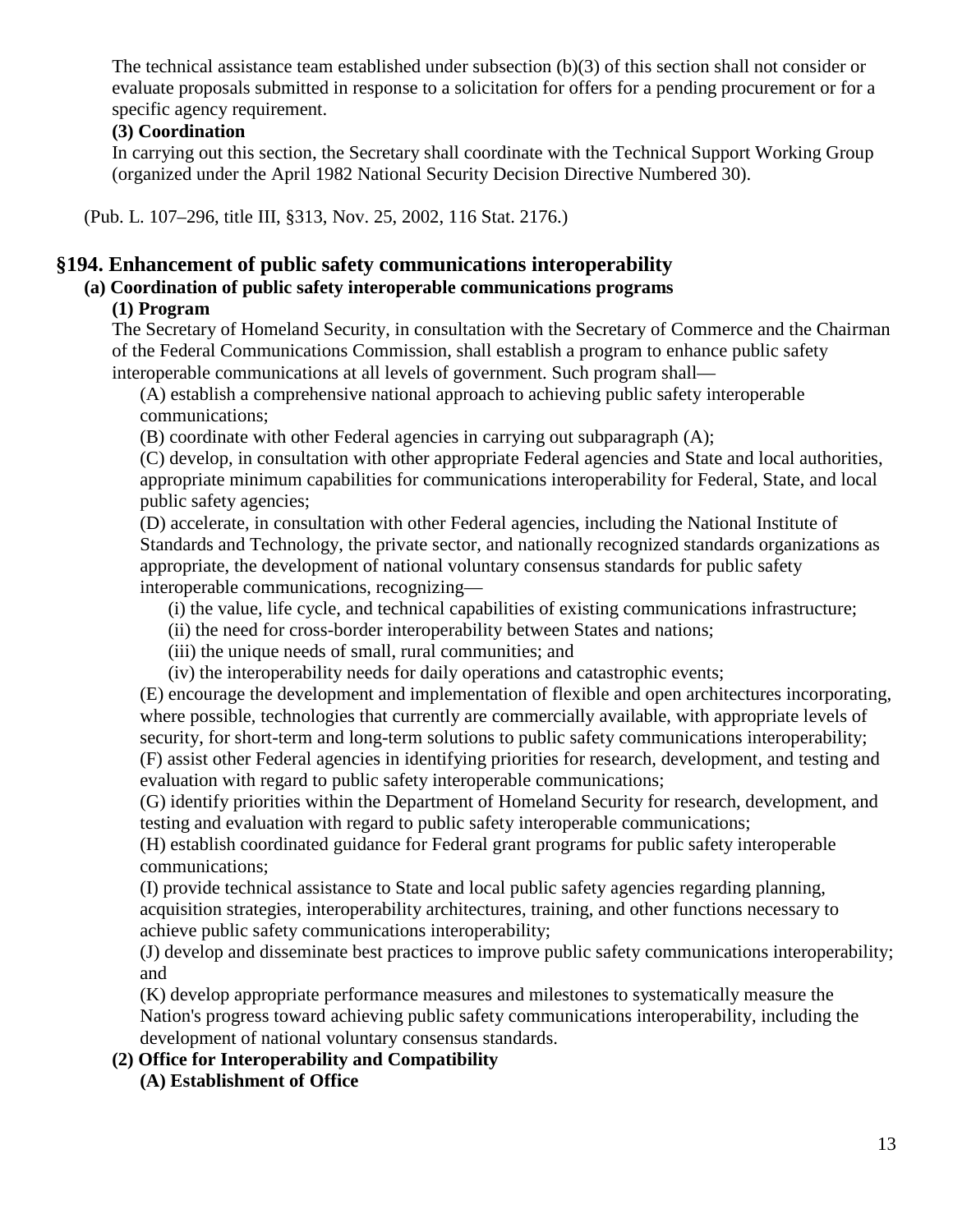The Secretary may establish an Office for Interoperability and Compatibility within the Directorate of Science and Technology to carry out this subsection.

# **(B) Functions**

If the Secretary establishes such office, the Secretary shall, through such office—

(i) carry out Department of Homeland Security responsibilities and authorities relating to the SAFECOM Program; and

(ii)carry out section  $321<sup>1</sup>$  of this title.

# **(3) Authorization of appropriations**

There are authorized to be appropriated to the Secretary to carry out this subsection—

(A) \$22,105,000 for fiscal year 2005;

(B) \$22,768,000 for fiscal year 2006;

(C) \$23,451,000 for fiscal year 2007;

(D) \$24,155,000 for fiscal year 2008; and

(E) \$24,879,000 for fiscal year 2009.

# **(b) Report**

Not later than 120 days after December 17, 2004, the Secretary shall report to the Congress on Department of Homeland Security plans for accelerating the development of national voluntary consensus standards for public safety interoperable communications, a schedule of milestones for such development, and achievements of such development.

## **(c) International interoperability**

Not later than 18 months after December 17, 2004, the President shall establish a mechanism for coordinating cross-border interoperability issues between—

(1) the United States and Canada; and

(2) the United States and Mexico.

## **(d) Omitted**

## **(e) Multiyear interoperability grants**

### **(1) Multiyear commitments**

In awarding grants to any State, region, local government, or Indian tribe for the purposes of enhancing interoperable communications capabilities for emergency response providers, the Secretary may commit to obligate Federal assistance beyond the current fiscal year, subject to the limitations and restrictions in this subsection.

### **(2) Restrictions**

# **(A) Time limit**

No multiyear interoperability commitment may exceed 3 years in duration.

# **(B) Amount of committed funds**

The total amount of assistance the Secretary has committed to obligate for any future fiscal year under paragraph (1) may not exceed \$150,000,000.

### **(3) Letters of intent**

# **(A) Issuance**

Pursuant to paragraph (1), the Secretary may issue a letter of intent to an applicant committing to obligate from future budget authority an amount, not more than the Federal Government's share of the project's cost, for an interoperability communications project (including interest costs and costs of formulating the project).

### **(B) Schedule**

A letter of intent under this paragraph shall establish a schedule under which the Secretary will reimburse the applicant for the Federal Government's share of the project's costs, as amounts become available, if the applicant, after the Secretary issues the letter, carries out the project before receiving amounts under a grant issued by the Secretary.

### **(C) Notice to Secretary**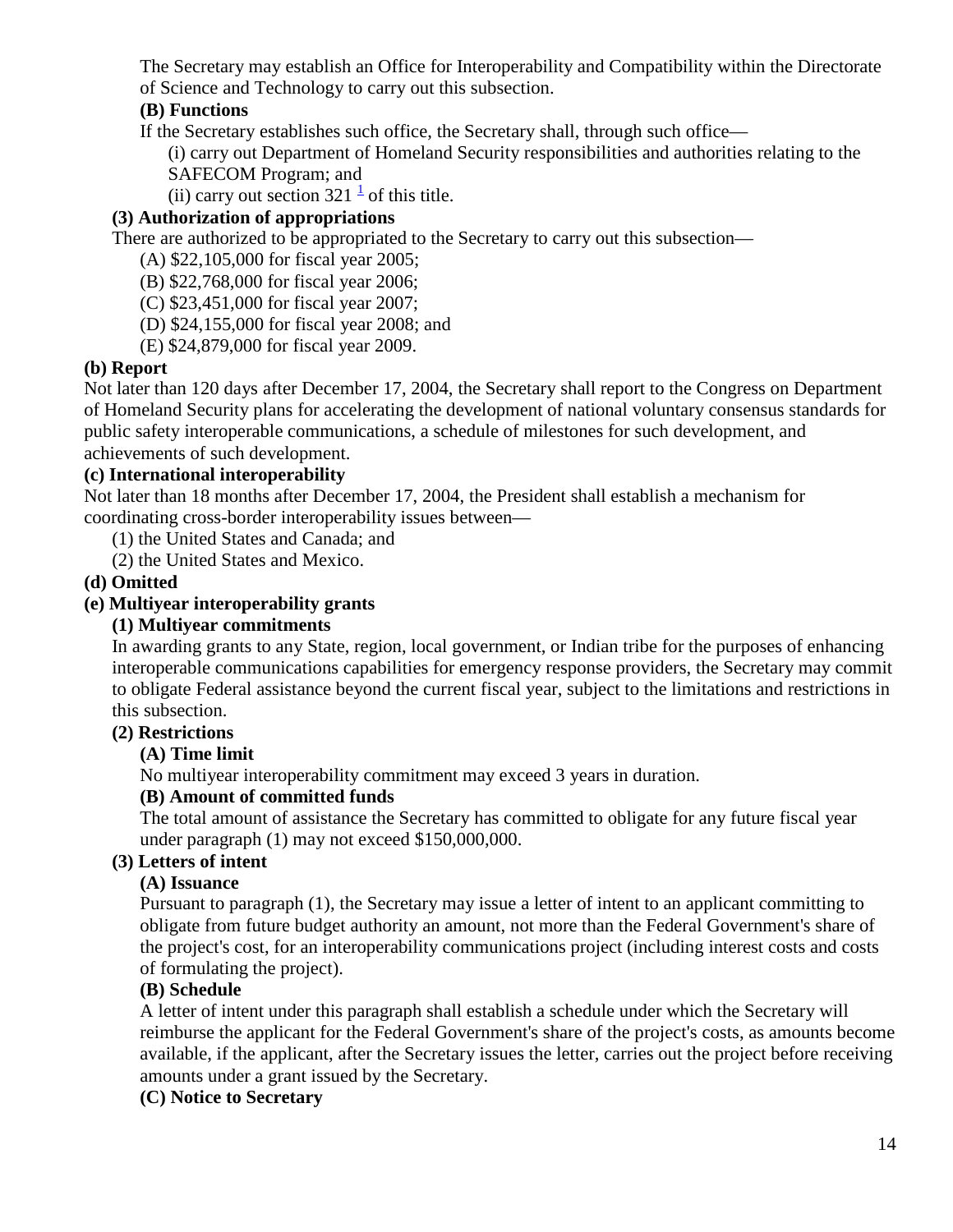An applicant that is issued a letter of intent under this subsection shall notify the Secretary of the applicant's intent to carry out a project pursuant to the letter before the project begins.

## **(D) Notice to Congress**

The Secretary shall transmit a written notification to the Congress no later than 3 days before the issuance of a letter of intent under this section.

## **(E) Limitations**

A letter of intent issued under this section is not an obligation of the Government under section 1501 of title 31 and is not deemed to be an administrative commitment for financing. An obligation or administrative commitment may be made only as amounts are provided in authorization and appropriations laws.

# **(F) Statutory construction**

Nothing in this subsection shall be construed—

(i) to prohibit the obligation of amounts pursuant to a letter of intent under this subsection in the same fiscal year as the letter of intent is issued; or

(ii) to apply to, or replace, Federal assistance intended for interoperable communications that is not provided pursuant to a commitment under this subsection.

## **(f) Interoperable communications plans**

Any applicant requesting funding assistance from the Secretary for interoperable communications for emergency response providers shall submit an Interoperable Communications Plan to the Secretary for approval. Such a plan shall—

(1) describe the current state of communications interoperability in the applicable jurisdictions among Federal, State, and local emergency response providers and other relevant private resources;

(2) describe the available and planned use of public safety frequency spectrum and resources for interoperable communications within such jurisdictions;

(3) describe how the planned use of spectrum and resources for interoperable communications is compatible with surrounding capabilities and interoperable communications plans of Federal, State, and local governmental entities, military installations, foreign governments, critical infrastructure, and other relevant entities;

(4) include a 5-year plan for the dedication of Federal, State, and local government and private resources to achieve a consistent, secure, and effective interoperable communications system, including planning, system design and engineering, testing and technology development, procurement and installation, training, and operations and maintenance;

(5) describe how such 5-year plan meets or exceeds any applicable standards and grant requirements established by the Secretary;

(6) include information on the governance structure used to develop the plan, including such information about all agencies and organizations that participated in developing the plan and the scope and timeframe of the plan; and

(7) describe the method by which multi-jurisdictional, multidisciplinary input is provided from all regions of the jurisdiction, including any high-threat urban areas located in the jurisdiction, and the process for continuing to incorporate such input.

# **(g) Definitions**

# In this section:

# **(1) Interoperable communications**

The term "interoperable communications" means the ability of emergency response providers and relevant Federal, State, and local government agencies to communicate with each other as necessary, through a dedicated public safety network utilizing information technology systems and radio communications systems, and to exchange voice, data, and video with one another on demand, in real time, as necessary.

### **(2) Emergency response providers**

The term "emergency response providers" has the meaning that term has under section 101 of this title.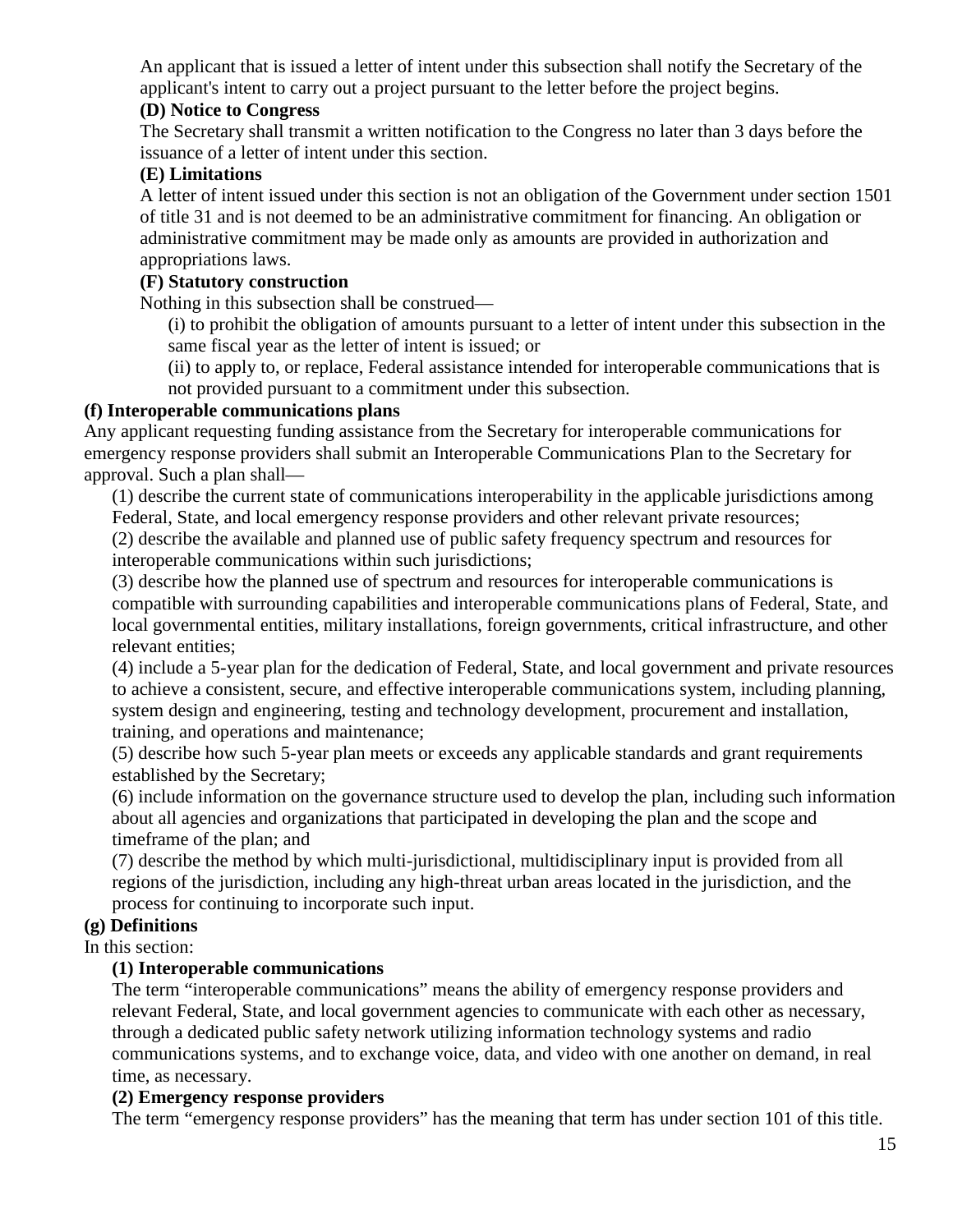## **(h) Omitted**

### **(i) Sense of Congress regarding interoperable communications**

### **(1) Finding**

The Congress finds that—

(A) many first responders working in the same jurisdiction or in different jurisdictions cannot effectively and efficiently communicate with one another; and

(B) their inability to do so threatens the public's safety and may result in unnecessary loss of lives and property.

## **(2) Sense of Congress**

It is the sense of Congress that interoperable emergency communications systems and radios should continue to be deployed as soon as practicable for use by the first responder community, and that upgraded and new digital communications systems and new digital radios must meet prevailing national, voluntary consensus standards for interoperability.

(Pub. L. 108–458, title VII, §7303, Dec. 17, 2004, 118 Stat. 3843; Pub. L. 110–53, title III, §301(c), Aug. 3, 2007, 121 Stat. 299.)

## **References in Text**

Section 321 of this title, referred to in subsec. (a)(2)(B)(ii), was in the original a reference to section 510 of the Homeland Security Act of 2002, as added by section 7303(d) of Pub. L. 108–458, which was repealed by Pub. L. 109–295, title VI, §611(5), Oct. 4, 2006, 120 Stat. 1395.

## **Codification**

Section is comprised of section 7303 of Pub. L. 108–458. Subsec. (d) of section 7303 of Pub. L. 108–458 enacted section 321 of this title. Subsec. (h) of section 7303 of Pub. L. 108–458 amended sections 238 and 312 of this title.

Section was enacted as part of the Intelligence Reform and Terrorism Prevention Act of 2004, and also as part of the 9/11 Commission Implementation Act of 2004, and not as part of the Homeland Security Act of 2002 which comprises this chapter.

Section 301(c) of Pub. L. 110–53, which directed the amendment of section 7303 of the "Intelligence Reform and Terrorist Prevention Act of 2004", was executed to this section, which is section 7303 of the Intelligence Reform and Terrorism Prevention Act of 2004, to reflect the probable intent of Congress. See 2007 Amendment notes below.

### **Amendments**

**2007**—Subsec. (f)(6), (7). Pub. L. 110–53, §301(c)(1), added pars. (6) and (7). See Codification note above. Subsec. (g)(1). Pub. L. 110–53, §301(c)(2), substituted "and video" for "or video". See Codification note above.

# **Effective Date**

Pub. L. 108–458, title VII, §7308, Dec. 17, 2004, 118 Stat. 3849, provided that: "Notwithstanding any other provision of this Act [see Tables for classification], this subtitle [subtitle C (§§7301–7308) of title VII of Pub. L. 108–458, enacting this section and section 321 of this title, amending sections 238 and 312 of this title, and enacting provisions set out as notes under this section and section 5196 of Title 42, The Public Health and Welfare] shall take effect on the date of enactment of this Act [Dec. 17, 2004]."

### **Transfer of Functions**

For transfer of the SAFECOM Program, excluding elements related to research, development, testing, and evaluation and standards, to the Director for Emergency Communications, see section 571(d)(1) of this title.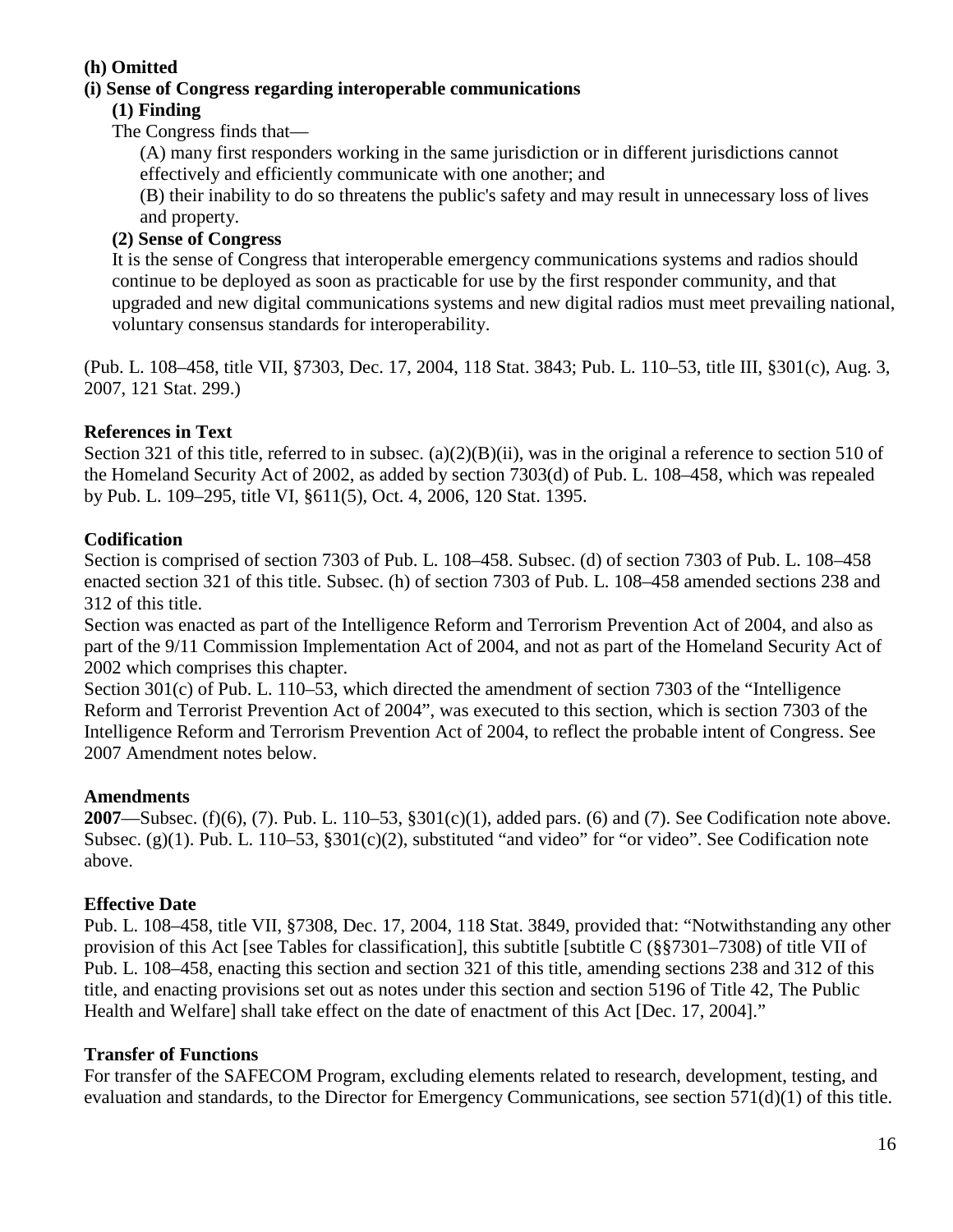## **Cross Border Interoperability Reports**

Pub. L. 110–53, title XXII, §2203, Aug. 3, 2007, 121 Stat. 541, provided that:

"(a) In General.—Not later than 90 days after the date of enactment of this Act [Aug. 3, 2007], the Federal Communications Commission, in consultation with the Department of Homeland Security's Office of Emergency Communications, the Office of Management of [sic] Budget, and the Department of State shall report to the Senate Committee on Commerce, Science, and Transportation and the House of Representatives Committee on Energy and Commerce on—

 $(1)$  the status of the mechanism established by the President under section 7303(c) of the Intelligence Reform and Terrorism Prevention Act of 2004 (6 U.S.C. 194(c)) for coordinating cross border interoperability issues between—

"(A) the United States and Canada; and

"(B) the United States and Mexico;

"(2) the status of treaty negotiations with Canada and Mexico regarding the coordination of the re-banding of 800 megahertz radios, as required under the final rule of the Federal Communication Commission in the 'Private Land Mobile Services; 800 MHz Public Safety Interface Proceeding' (WT Docket No. 02–55; ET Docket No. 00–258; ET Docket No. 95–18, RM–9498; RM–10024; FCC 04–168) including the status of any outstanding issues in the negotiations between—

"(A) the United States and Canada; and

"(B) the United States and Mexico;

"(3) communications between the Commission and the Department of State over possible amendments to the bilateral legal agreements and protocols that govern the coordination process for license applications seeking to use channels and frequencies above Line A;

"(4) the annual rejection rate for the last 5 years by the United States of applications for new channels and frequencies by Canadian private and public entities; and

"(5) any additional procedures and mechanisms that can be taken by the Commission to decrease the rejection rate for applications by United States private and public entities seeking licenses to use channels and frequencies above Line A.

"(b) Updated Reports to Be Filed on the Status of Treaty of [sic] Negotiations.—The Federal Communications Commission, in conjunction with the Department of Homeland Security, the Office of Management of Budget, and the Department of State shall continually provide updated reports to the Committee on Commerce, Science, and Transportation of the Senate and the Committee on Energy and Commerce of the House of Representatives on the status of treaty negotiations under subsection (a)(2) until the appropriate United States treaty has been revised with each of—

"(1) Canada; and

"(2) Mexico.

"(c) International Negotiations To Remedy Situation.—Not later than 90 days after the date of enactment of this Act [Aug. 3, 2007], the Secretary of the Department of State shall report to Congress on—

"(1) the current process for considering applications by Canada for frequencies and channels by United States communities above Line A;

"(2) the status of current negotiations to reform and revise such process;

"(3) the estimated date of conclusion for such negotiations;

"(4) whether the current process allows for automatic denials or dismissals of initial applications by the Government of Canada, and whether such denials or dismissals are currently occurring; and

"(5) communications between the Department of State and the Federal Communications Commission pursuant to subsection  $(a)(3)$ ."

# **Submission of Reports to Appropriate Congressional Committees**

Pub. L. 110–53, title XXII, §2205, Aug. 3, 2007, 121 Stat. 543, provided that: "In addition to the committees specifically enumerated to receive reports under this title [enacting provisions set out as note under this section, section 701 of this title, and section 247d–3a of Title 42, The Public Health and Welfare,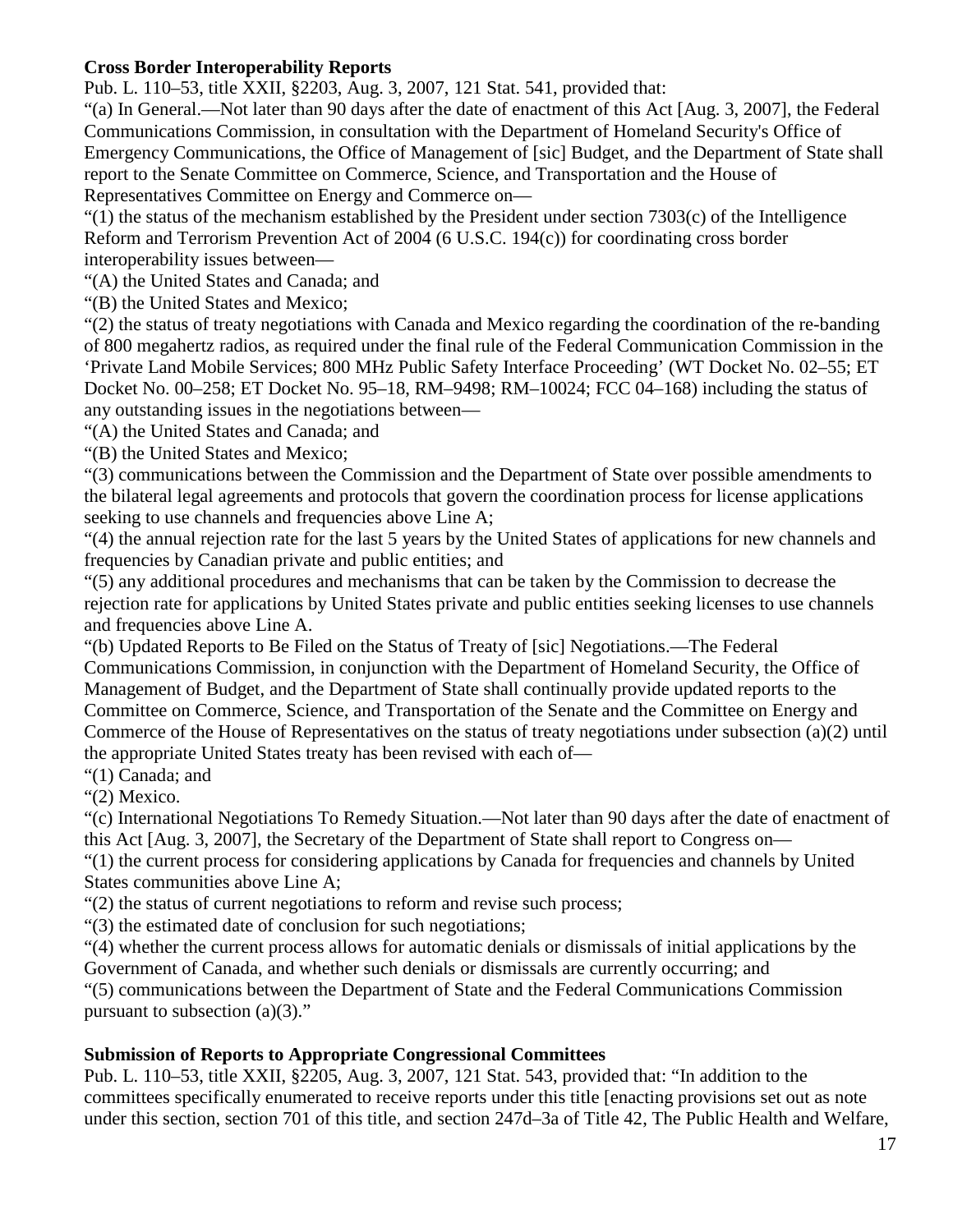and amending provisions set out as a note under section 309 of Title 47, Telegraphs, Telephones, and Radiotelegraphs], any report transmitted under the provisions of this title shall also be transmitted to the appropriate congressional committees (as defined in section 2(2) of the Homeland Security Act of 2002 (6 U.S.C. 101(2)))."

## **Regional Model Strategic Plan Pilot Projects**

Pub. L. 108–458, title VII, §7304, Dec. 17, 2004, 118 Stat. 3847, directed the Secretary of Homeland Security, not later than 90 days after Dec. 17, 2004, to establish not fewer than 2 pilot projects in high threat urban areas or regions likely to implement a national model strategic plan in order to develop a regional strategic plan to foster interagency communication and coordinate the gathering of all Federal, State, and local first responders in that area, consistent with the national strategic plan developed by the Department of Homeland Security, and to submit to Congress an interim report regarding the progress of the interagency communications pilot projects 6 months after Dec. 17, 2004, and a final report 18 months after Dec. 17, 2004.

 $<sup>1</sup>$  [See References in Text note below.](http://143.231.180.80/view.xhtml?path=/title6/chapter1/subchapter3#194_1)</sup>

# **§195. Office for Interoperability and Compatibility**

### **(a) Clarification of responsibilities**

The Director of the Office for Interoperability and Compatibility shall—

(1) assist the Secretary in developing and implementing the science and technology aspects of the program described in subparagraphs  $(D)$ ,  $(E)$ ,  $(F)$ , and  $(G)$  of section  $194(a)(1)$  of this title; (2) in coordination with the Federal Communications Commission, the National Institute of Standards and Technology, and other Federal departments and agencies with responsibility for standards, support the creation of national voluntary consensus standards for interoperable emergency communications; (3) establish a comprehensive research, development, testing, and evaluation program for improving interoperable emergency communications;

(4) establish, in coordination with the Director for Emergency Communications, requirements for interoperable emergency communications capabilities, which shall be nonproprietary where standards for such capabilities exist, for all public safety radio and data communications systems and equipment purchased using homeland security assistance administered by the Department, excluding any alert and warning device, technology, or system;

(5) carry out the Department's responsibilities and authorities relating to research, development, testing, evaluation, or standards-related elements of the SAFECOM Program;

(6) evaluate and assess new technology in real-world environments to achieve interoperable emergency communications capabilities;

(7) encourage more efficient use of existing resources, including equipment, to achieve interoperable emergency communications capabilities;

(8) test public safety communications systems that are less prone to failure, support new nonvoice services, use spectrum more efficiently, and cost less than existing systems;

(9) coordinate with the private sector to develop solutions to improve emergency communications capabilities and achieve interoperable emergency communications capabilities; and

(10) conduct pilot projects, in coordination with the Director for Emergency Communications, to test and demonstrate technologies, including data and video, that enhance—

(A) the ability of emergency response providers and relevant government officials to continue to communicate in the event of natural disasters, acts of terrorism, and other man-made disasters; and

(B) interoperable emergency communications capabilities.

### **(b) Coordination**

The Director of the Office for Interoperability and Compatibility shall coordinate with the Director for Emergency Communications with respect to the SAFECOM program.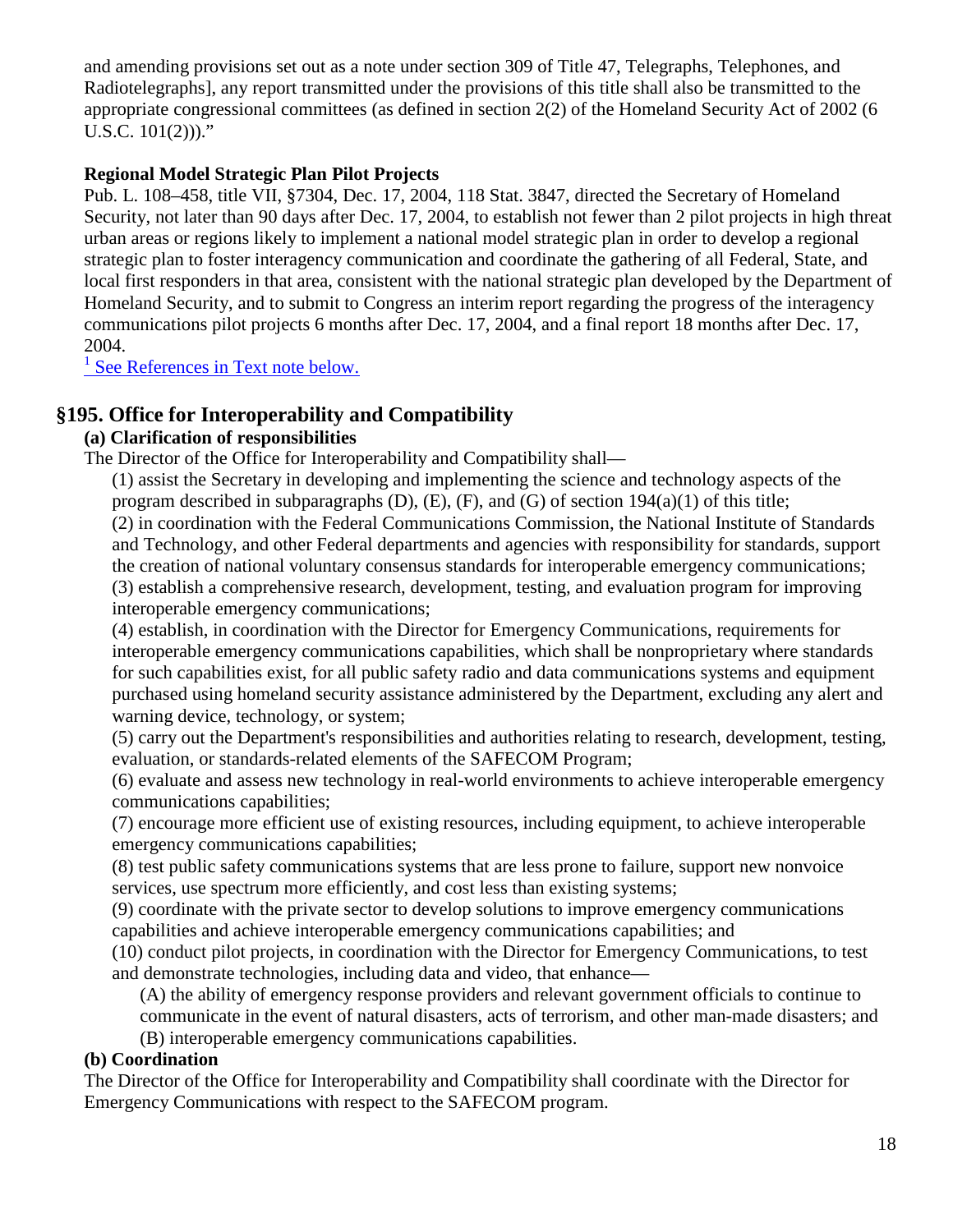### **(c) Sufficiency of resources**

The Secretary shall provide the Office for Interoperability and Compatibility the resources and staff necessary to carry out the responsibilities under this section.

(Pub. L. 107–296, title III, §314, as added Pub. L. 109–295, title VI, §672(a), Oct. 4, 2006, 120 Stat. 1441.)

### **§195a. Emergency communications interoperability research and development (a) In general**

The Under Secretary for Science and Technology, acting through the Director of the Office for Interoperability and Compatibility, shall establish a comprehensive research and development program to support and promote—

(1) the ability of emergency response providers and relevant government officials to continue to communicate in the event of natural disasters, acts of terrorism, and other man-made disasters; and (2) interoperable emergency communications capabilities among emergency response providers and relevant government officials, including by—

(A) supporting research on a competitive basis, including through the Directorate of Science and Technology and Homeland Security Advanced Research Projects Agency; and

(B) considering the establishment of a Center of Excellence under the Department of Homeland Security Centers of Excellence Program focused on improving emergency response providers' communication capabilities.

#### **(b) Purposes**

The purposes of the program established under subsection (a) include—

(1) supporting research, development, testing, and evaluation on emergency communication capabilities;

(2) understanding the strengths and weaknesses of the public safety communications systems in use;

(3) examining how current and emerging technology can make emergency response providers more effective, and how Federal, State, local, and tribal government agencies can use this technology in a coherent and cost-effective manner;

(4) investigating technologies that could lead to long-term advancements in emergency communications capabilities and supporting research on advanced technologies and potential systemic changes to dramatically improve emergency communications; and

(5) evaluating and validating advanced technology concepts, and facilitating the development and deployment of interoperable emergency communication capabilities.

### **(c) Definitions**

For purposes of this section, the term "interoperable", with respect to emergency communications, has the meaning given the term in section 578 of this title.

(Pub. L. 107–296, title III, §315, as added Pub. L. 109–295, title VI, §673(a), Oct. 4, 2006, 120 Stat. 1443.)

# **§195b. National Biosurveillance Integration Center**

### **(a) Establishment**

The Secretary shall establish, operate, and maintain a National Biosurveillance Integration Center (referred to in this section as the "NBIC"), which shall be headed by a Directing Officer, under an office or directorate of the Department that is in existence as of August 3, 2007.

### **(b) Primary mission**

The primary mission of the NBIC is to—

(1) enhance the capability of the Federal Government to—

(A) rapidly identify, characterize, localize, and track a biological event of national concern by integrating and analyzing data relating to human health, animal, plant, food, and environmental monitoring systems (both national and international); and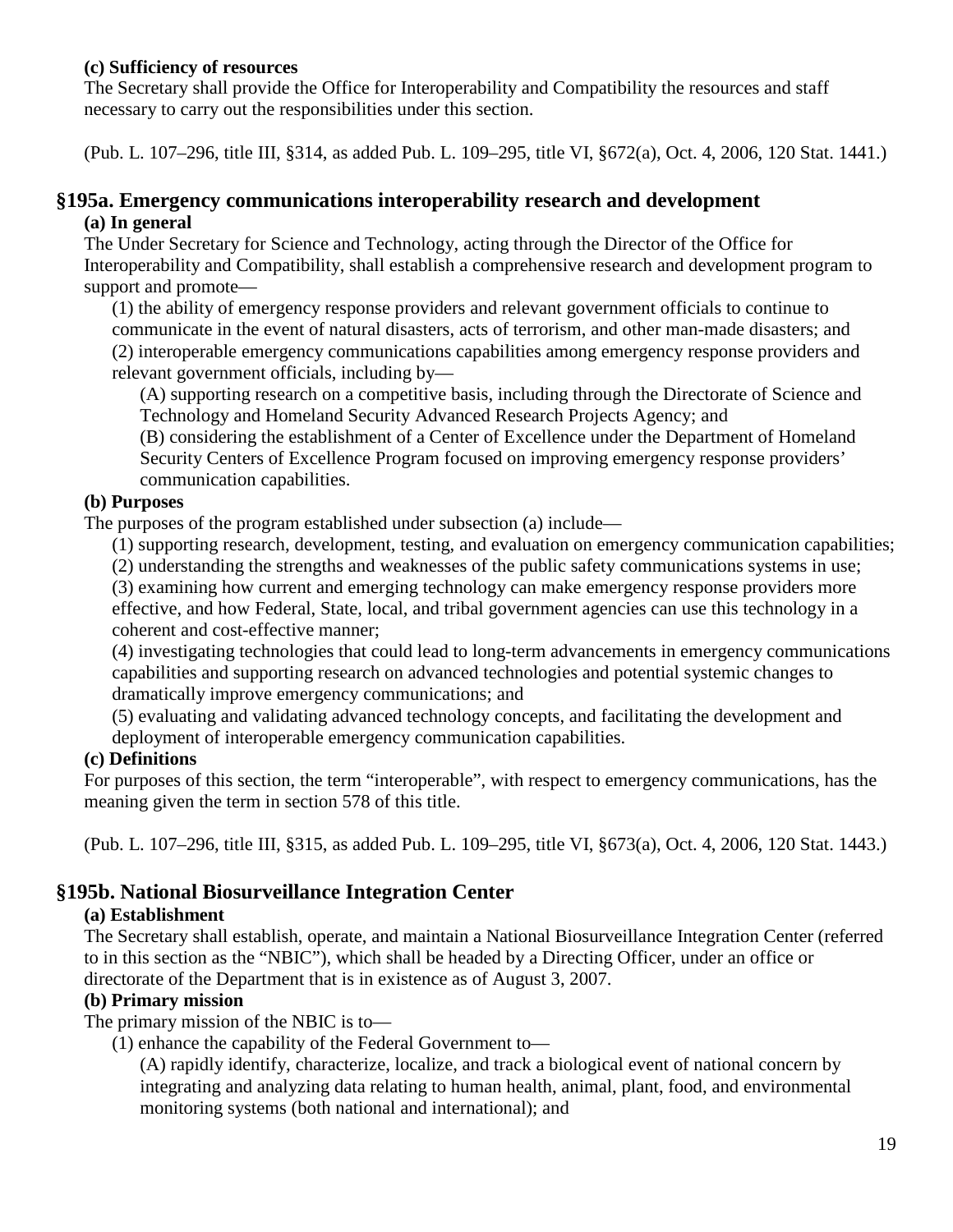(B) disseminate alerts and other information to Member Agencies and, in coordination with (and where possible through) Member Agencies, to agencies of State, local, and tribal governments, as appropriate, to enhance the ability of such agencies to respond to a biological event of national concern; and

(2) oversee development and operation of the National Biosurveillance Integration System.

# **(c) Requirements**

The NBIC shall detect, as early as possible, a biological event of national concern that presents a risk to the United States or the infrastructure or key assets of the United States, including by—

(1) consolidating data from all relevant surveillance systems maintained by Member Agencies to detect biological events of national concern across human, animal, and plant species;

(2) seeking private sources of surveillance, both foreign and domestic, when such sources would enhance coverage of critical surveillance gaps;

(3) using an information technology system that uses the best available statistical and other analytical tools to identify and characterize biological events of national concern in as close to real-time as is practicable;

(4) providing the infrastructure for such integration, including information technology systems and space, and support for personnel from Member Agencies with sufficient expertise to enable analysis and interpretation of data;

(5) working with Member Agencies to create information technology systems that use the minimum amount of patient data necessary and consider patient confidentiality and privacy issues at all stages of development and apprise the Privacy Officer of such efforts; and

(6) alerting Member Agencies and, in coordination with (and where possible through) Member Agencies, public health agencies of State, local, and tribal governments regarding any incident that could develop into a biological event of national concern.

# **(d) Responsibilities of the Directing Officer of the NBIC**

### **(1) In general**

The Directing Officer of the NBIC shall—

(A) on an ongoing basis, monitor the availability and appropriateness of surveillance systems used by the NBIC and those systems that could enhance biological situational awareness or the overall performance of the NBIC;

(B) on an ongoing basis, review and seek to improve the statistical and other analytical methods used by the NBIC;

(C) receive and consider other relevant homeland security information, as appropriate; and

(D) provide technical assistance, as appropriate, to all Federal, regional, State, local, and tribal

government entities and private sector entities that contribute data relevant to the operation of the NBIC.

### **(2) Assessments**

The Directing Officer of the NBIC shall—

(A) on an ongoing basis, evaluate available data for evidence of a biological event of national concern; and

(B) integrate homeland security information with NBIC data to provide overall situational awareness and determine whether a biological event of national concern has occurred.

# **(3) Information sharing**

# **(A) In general**

The Directing Officer of the NBIC shall—

(i) establish a method of real-time communication with the National Operations Center;

(ii) in the event that a biological event of national concern is detected, notify the Secretary and disseminate results of NBIC assessments relating to that biological event of national concern to appropriate Federal response entities and, in coordination with relevant Member Agencies, regional, State, local, and tribal governmental response entities in a timely manner;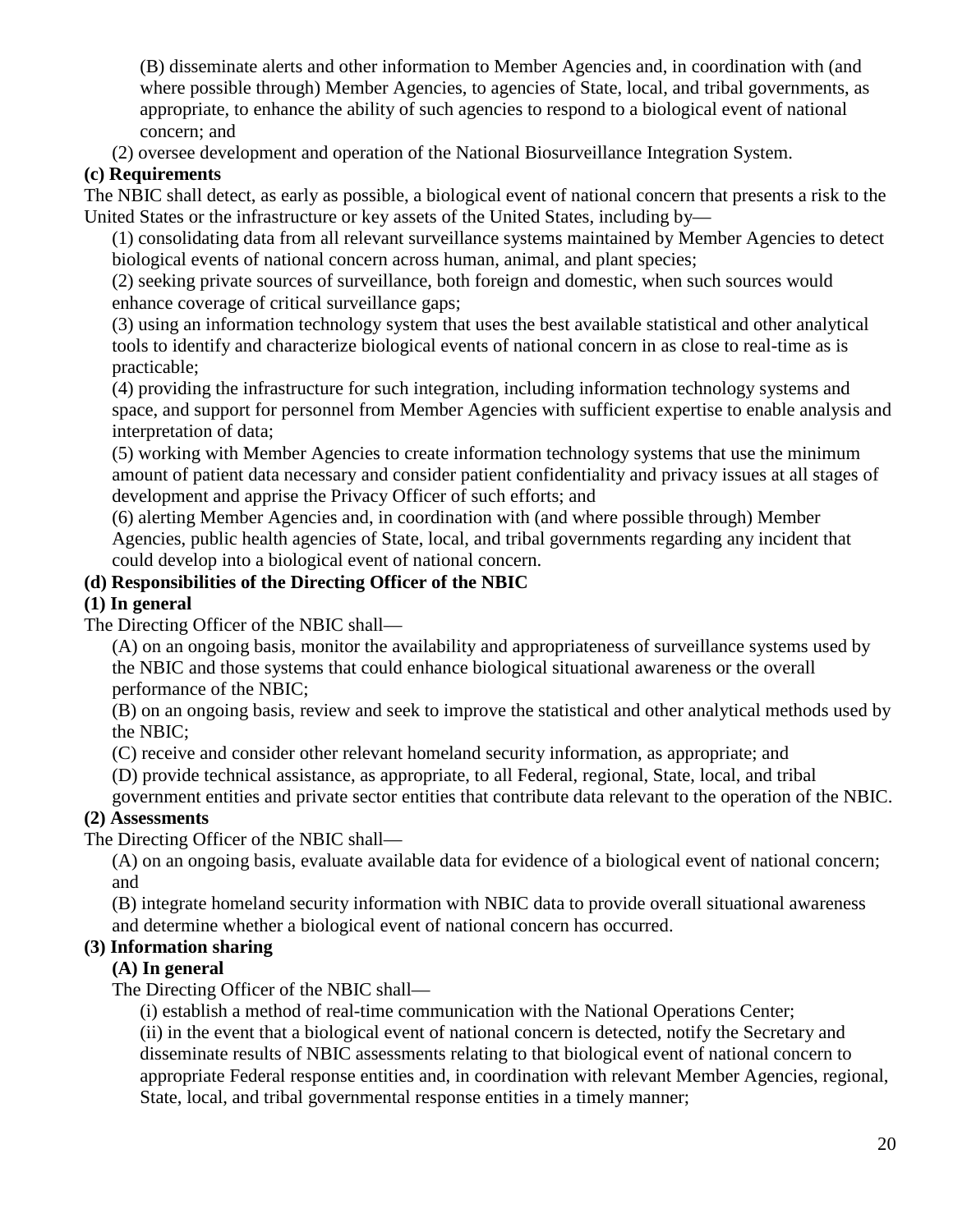(iii) provide any report on NBIC assessments to Member Agencies and, in coordination with relevant Member Agencies, any affected regional, State, local, or tribal government, and any private sector entity considered appropriate that may enhance the mission of such Member Agencies, governments, or entities or the ability of the Nation to respond to biological events of national concern; and

(iv) share NBIC incident or situational awareness reports, and other relevant information, consistent with the information sharing environment established under section 485 of this title and any policies, guidelines, procedures, instructions, or standards established under that section.

# **(B) Consultation**

The Directing Officer of the NBIC shall implement the activities described in subparagraph (A) consistent with the policies, guidelines, procedures, instructions, or standards established under section 485 of this title and in consultation with the Director of National Intelligence, the Under Secretary for Intelligence and Analysis, and other offices or agencies of the Federal Government, as appropriate.

# **(e) Responsibilities of the NBIC member agencies**

# $(1)$  $(1)$  $(1)$ <sup> $\frac{1}{2}$ </sup> In general

Each Member Agency shall—

(A) use its best efforts to integrate biosurveillance information into the NBIC, with the goal of promoting information sharing between Federal, State, local, and tribal governments to detect biological events of national concern;

(B) provide timely information to assist the NBIC in maintaining biological situational awareness for accurate detection and response purposes;

(C) enable the NBIC to receive and use biosurveillance information from member agencies to carry out its requirements under subsection (c);

(D) connect the biosurveillance data systems of that Member Agency to the NBIC data system under mutually agreed protocols that are consistent with subsection  $(c)(5)$ ;

(E) participate in the formation of strategy and policy for the operation of the NBIC and its information sharing;

(F) provide personnel to the NBIC under an interagency personnel agreement and consider the qualifications of such personnel necessary to provide human, animal, and environmental data analysis and interpretation support to the NBIC; and

(G) retain responsibility for the surveillance and intelligence systems of that department or agency, if applicable.

# **(f) Administrative authorities**

# **(1) Hiring of experts**

The Directing Officer of the NBIC shall hire individuals with the necessary expertise to develop and operate the NBIC.

# **(2) Detail of personnel**

Upon the request of the Directing Officer of the NBIC, the head of any Federal department or agency may detail, on a reimbursable basis, any of the personnel of that department or agency to the Department to assist the NBIC in carrying out this section.

# **(g) NBIC interagency working group**

The Directing Officer of the NBIC shall—

(1) establish an interagency working group to facilitate interagency cooperation and to advise the Directing Officer of the NBIC regarding recommendations to enhance the biosurveillance capabilities of the Department; and

(2) invite Member Agencies to serve on that working group.

# **(h) Relationship to other departments and agencies**

The authority of the Directing Officer of the NBIC under this section shall not affect any authority or responsibility of any other department or agency of the Federal Government with respect to biosurveillance activities under any program administered by that department or agency.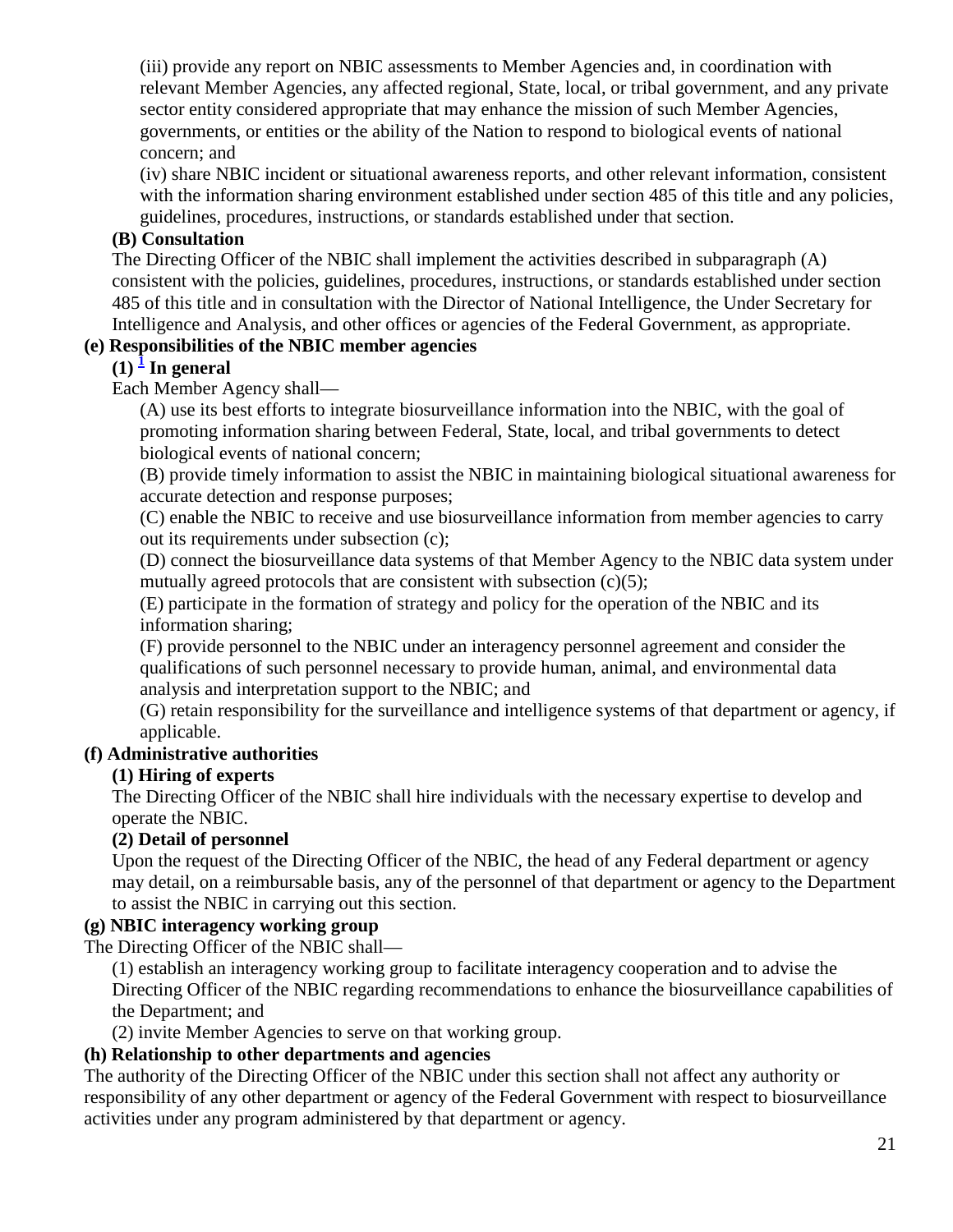# **(i) Authorization of appropriations**

There are authorized to be appropriated such sums as are necessary to carry out this section.

# **(j) Definitions**

In this section:

- (1) The terms "biological agent" and "toxin" have the meanings given those terms in section 178 of title 18.
- (2) The term "biological event of national concern" means—
	- (A) an act of terrorism involving a biological agent or toxin; or
	- (B) a naturally occurring outbreak of an infectious disease that may result in a national epidemic.

(3) The term "homeland security information" has the meaning given that term in section 482 of this title.

(4) The term "Member Agency" means any Federal department or agency that, at the discretion of the head of that department or agency, has entered a memorandum of understanding regarding participation in the NBIC.

(5) The term "Privacy Officer" means the Privacy Officer appointed under section 142 of this title.

(Pub. L. 107–296, title III, §316, as added Pub. L. 110–53, title XI, §1101(a), Aug. 3, 2007, 121 Stat. 375.)

# **Deadline for Implementation**

Pub. L. 110–53, title XI, §1101(c), Aug. 3, 2007, 121 Stat. 378, provided that: "The National Biosurveillance Integration Center under section 316 of the Homeland Security Act [of 2002, 6 U.S.C. 195b], as added by subsection (a), shall be fully operational by not later than September 30, 2008."  $\frac{1}{1}$  [So in original. No par. \(2\) has been enacted.](http://143.231.180.80/view.xhtml?path=/title6/chapter1/subchapter3#195b_1)

# **§195c. Promoting antiterrorism through international cooperation program**

### **(a) Definitions**

In this section:

### **(1) Director**

The term "Director" means the Director selected under subsection (b)(2).

### **(2) International cooperative activity**

The term "international cooperative activity" includes—

- (A) coordinated research projects, joint research projects, or joint ventures;
- (B) joint studies or technical demonstrations;
- (C) coordinated field exercises, scientific seminars, conferences, symposia, and workshops;
- (D) training of scientists and engineers;
- (E) visits and exchanges of scientists, engineers, or other appropriate personnel;
- (F) exchanges or sharing of scientific and technological information; and
- (G) joint use of laboratory facilities and equipment.

# **(b) Science and Technology Homeland Security International Cooperative Programs Office**

### **(1) Establishment**

The Under Secretary shall establish the Science and Technology Homeland Security International Cooperative Programs Office.

# **(2) Director**

The Office shall be headed by a Director, who—

(A) shall be selected, in consultation with the Assistant Secretary for International Affairs, by and shall report to the Under Secretary; and

(B) may be an officer of the Department serving in another position.

### **(3) Responsibilities**

### **(A) Development of mechanisms**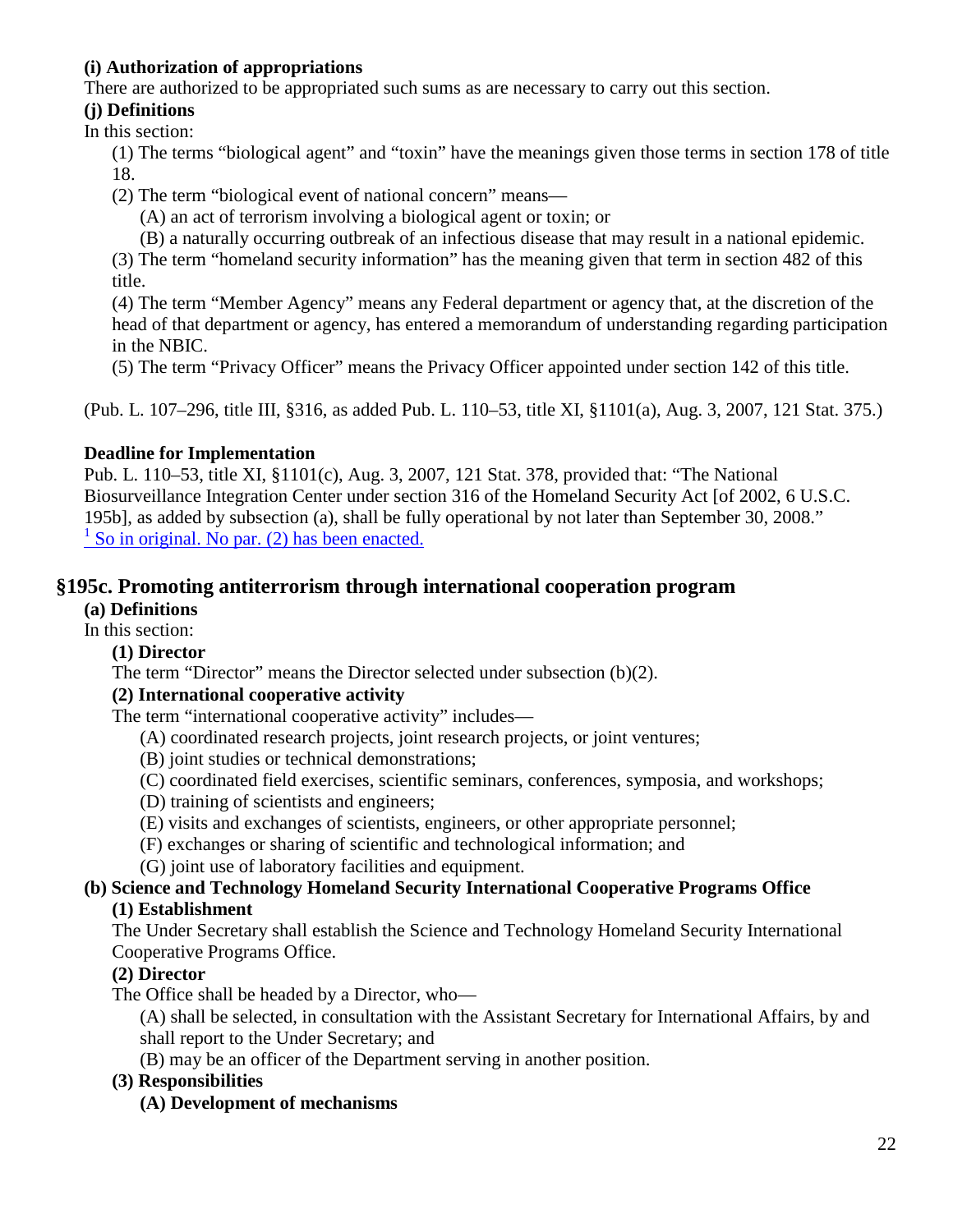The Director shall be responsible for developing, in coordination with the Department of State and, as appropriate, the Department of Defense, the Department of Energy, and other Federal agencies, understandings and agreements to allow and to support international cooperative activity in support of homeland security.

## **(B) Priorities**

The Director shall be responsible for developing, in coordination with the Office of International Affairs and other Federal agencies, strategic priorities for international cooperative activity for the Department in support of homeland security.

## **(C) Activities**

The Director shall facilitate the planning, development, and implementation of international cooperative activity to address the strategic priorities developed under subparagraph (B) through mechanisms the Under Secretary considers appropriate, including grants, cooperative agreements, or contracts to or with foreign public or private entities, governmental organizations, businesses (including small businesses and socially and economically disadvantaged small businesses (as those terms are defined in sections 632 and 637 of title 15, respectively)), federally funded research and development centers, and universities.

### **(D) Identification of partners**

The Director shall facilitate the matching of United States entities engaged in homeland security research with non-United States entities engaged in homeland security research so that they may partner in homeland security research activities.

## **(4) Coordination**

The Director shall ensure that the activities under this subsection are coordinated with the Office of International Affairs and the Department of State and, as appropriate, the Department of Defense, the Department of Energy, and other relevant Federal agencies or interagency bodies. The Director may enter into joint activities with other Federal agencies.

### **(c) Matching funding**

### **(1) In general**

### **(A) Equitability**

The Director shall ensure that funding and resources expended in international cooperative activity will be equitably matched by the foreign partner government or other entity through direct funding, funding of complementary activities, or the provision of staff, facilities, material, or equipment.

### **(B) Grant matching and repayment**

## **(i) In general**

The Secretary may require a recipient of a grant under this section—

(I) to make a matching contribution of not more than 50 percent of the total cost of the proposed project for which the grant is awarded; and

(II) to repay to the Secretary the amount of the grant (or a portion thereof), interest on such amount at an appropriate rate, and such charges for administration of the grant as the Secretary determines appropriate.

### **(ii) Maximum amount**

The Secretary may not require that repayment under clause  $(i)(II)$  be more than 150 percent of the amount of the grant, adjusted for inflation on the basis of the Consumer Price Index.

### **(2) Foreign partners**

Partners may include Israel, the United Kingdom, Canada, Australia, Singapore, and other allies in the global war on terrorism as determined to be appropriate by the Secretary of Homeland Security and the Secretary of State.

### **(3) Loans of equipment**

The Director may make or accept loans of equipment for research and development and comparative testing purposes.

### **(d) Foreign reimbursements**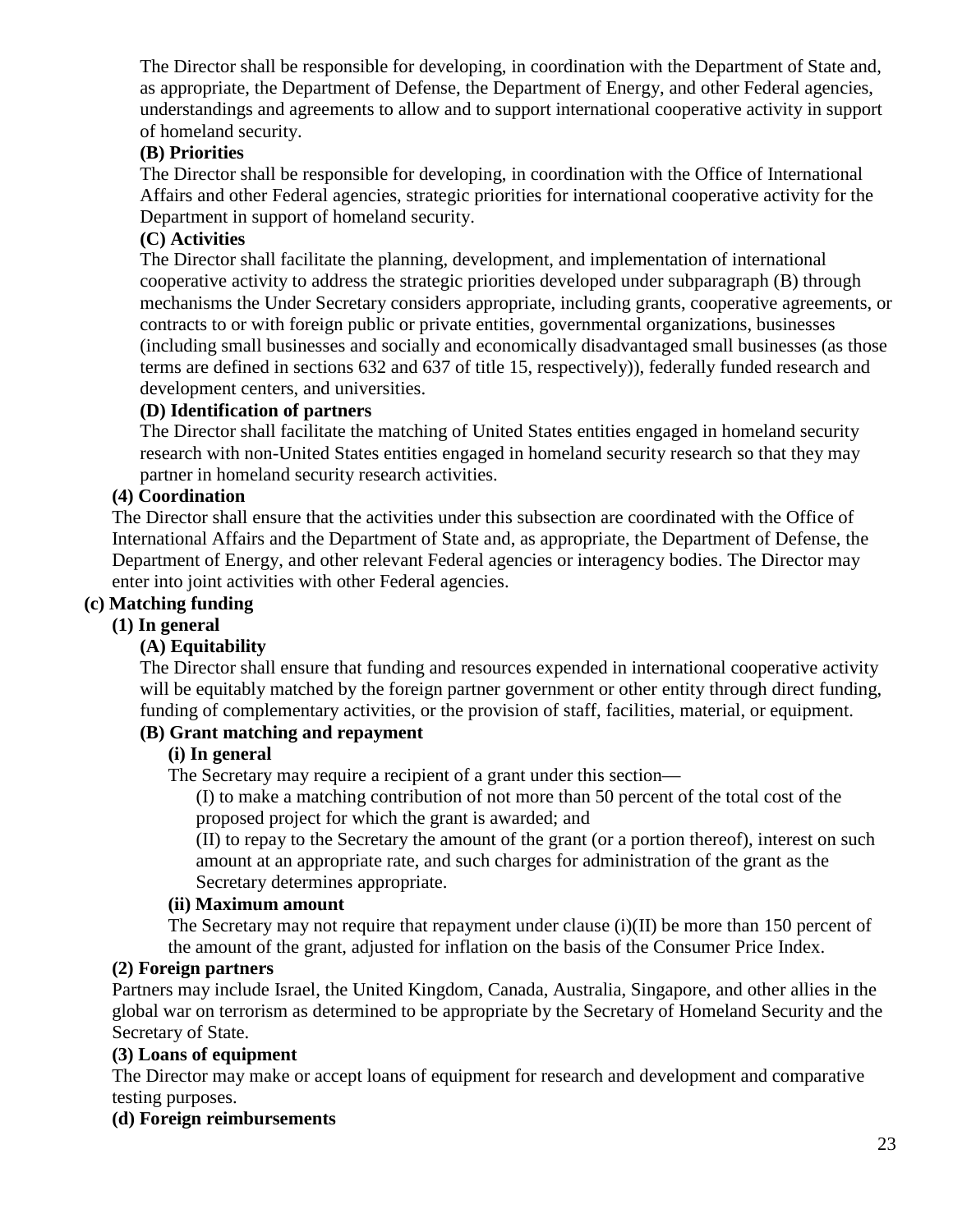If the Science and Technology Homeland Security International Cooperative Programs Office participates in an international cooperative activity with a foreign partner on a cost-sharing basis, any reimbursements or contributions received from that foreign partner to meet its share of the project may be credited to appropriate current appropriations accounts of the Directorate of Science and Technology.

## **(e) Report to Congress on international cooperative activities**

Not later than one year after August 3, 2007, and every 5 years thereafter, the Under Secretary, acting through the Director, shall submit to Congress a report containing—

(1) a brief description of each grant, cooperative agreement, or contract made or entered into under subsection (b)(3)(C), including the participants, goals, and amount and sources of funding; and (2) a list of international cooperative activities underway, including the participants, goals, expected duration, and amount and sources of funding, including resources provided to support the activities in lieu of direct funding.

## **(f) Animal and zoonotic diseases**

As part of the international cooperative activities authorized in this section, the Under Secretary, in coordination with the Chief Medical Officer, the Department of State, and appropriate officials of the Department of Agriculture, the Department of Defense, and the Department of Health and Human Services, may enter into cooperative activities with foreign countries, including African nations, to strengthen American preparedness against foreign animal and zoonotic diseases overseas that could harm the Nation's agricultural and public health sectors if they were to reach the United States.

## **(g) Construction; authorities of the Secretary of State**

Nothing in this section shall be construed to alter or affect the following provisions of law:

- (1) Title V of the Foreign Relations Authorization Act, Fiscal Year 1979 (22 U.S.C. 2656a et seq.).
- $(2)$  Section 112b $(c)$  of title 1.
- (3) Section 2651a(e)(2) of title 22.
- (4) Sections 2752 and 2767 of title 22.
- (5) Section 2382(c) of title 22.

# **(h) Authorization of appropriations**

There are authorized to be appropriated to carry out this section such sums as are necessary.

(Pub. L. 107–296, title III, §317, as added Pub. L. 110–53, title XIX, §1901(b)(1), Aug. 3, 2007, 121 Stat. 505.)

# **References in Text**

The Foreign Relations Authorization Act, Fiscal Year 1979, referred to in subsec. (g)(1), is Pub. L. 95–426, Oct. 7, 1978, 92 Stat. 963. Title V of the Act is classified generally to sections 2656a to 2656d of Title 22, Foreign Relations and Intercourse. For complete classification of this Act to the Code, see Tables.

# **Findings**

Pub. L. 110–53, title XIX, §1901(a), Aug. 3, 2007, 121 Stat. 505, provided that: "Congress finds the following:

"(1) The development and implementation of technology is critical to combating terrorism and other high consequence events and implementing a comprehensive homeland security strategy.

"(2) The United States and its allies in the global war on terrorism share a common interest in facilitating research, development, testing, and evaluation of equipment, capabilities, technologies, and services that will aid in detecting, preventing, responding to, recovering from, and mitigating against acts of terrorism.

"(3) Certain United States allies in the global war on terrorism, including Israel, the United Kingdom, Canada, Australia, and Singapore have extensive experience with, and technological expertise in, homeland security.